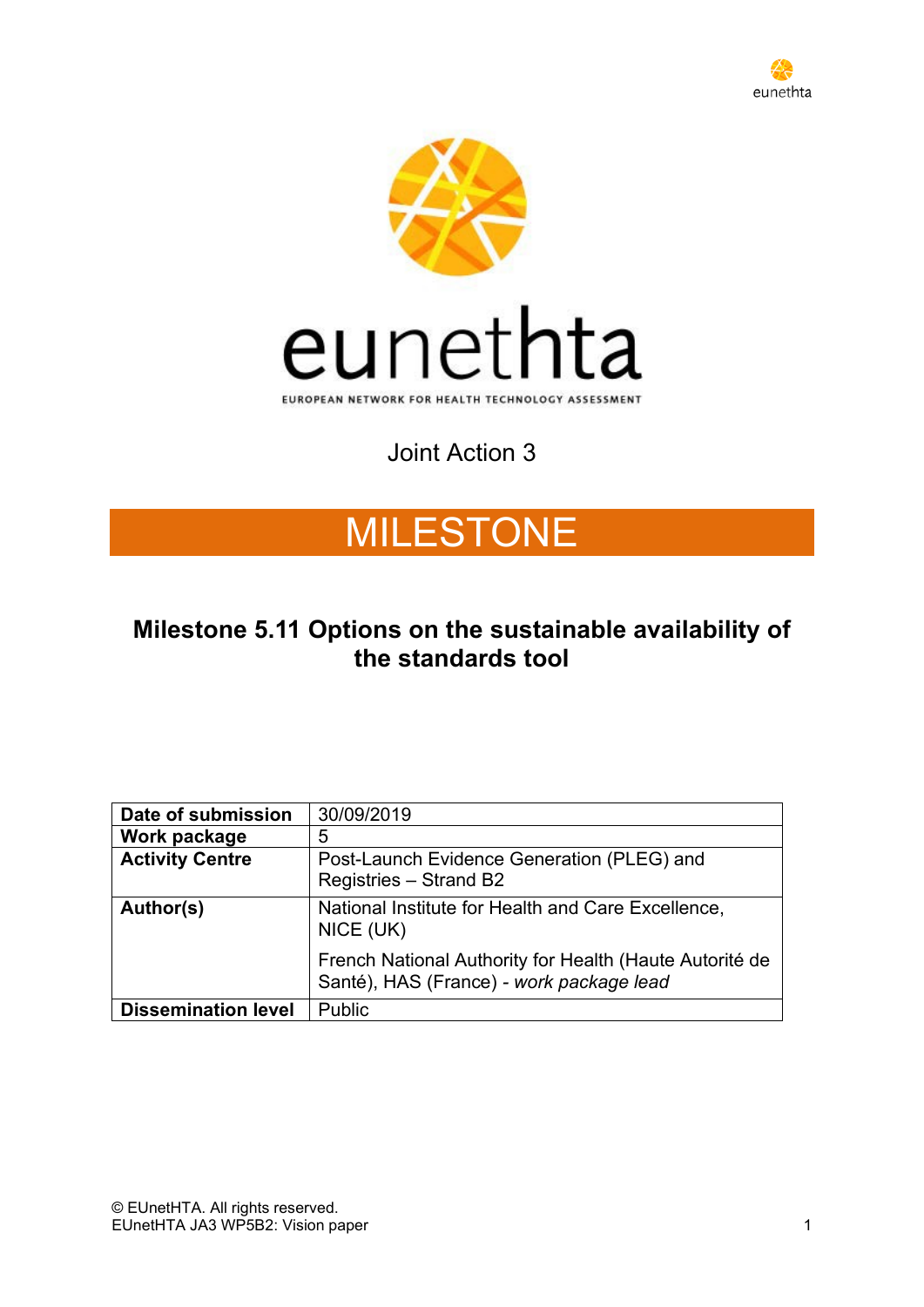



Co-funded by the Health Programme of the European Union

# **Revision History**

| <b>Revision</b><br>no. | <b>Date</b> | <b>Author</b>                                                                                        | Organisation                                                                        | <b>Description (first</b><br>draft, final version,<br>etc)       |
|------------------------|-------------|------------------------------------------------------------------------------------------------------|-------------------------------------------------------------------------------------|------------------------------------------------------------------|
| 0.1                    | 8/11/2017   | <b>Hannah Patrick</b><br>$(HP)$ (NICE)                                                               | National Institute for<br><b>Health and Care</b><br><b>Excellence (NICE</b><br>UK). | First draft                                                      |
| 0.15                   | 09/04/2018  | HP, Helen Powell<br>(HeP) (NICE), Jae<br>Long (JL) (NICE),<br><b>Mirella Marlow</b><br>$(MM)$ (NICE) | <b>NICE UK</b>                                                                      | Post partner<br>consultation                                     |
| 0.2                    | 21/05/2018  | HP, JL, MM                                                                                           | <b>NICE UK</b>                                                                      | Second draft                                                     |
| 0.28                   | 25/05/2018  | HP, HeP, JL, MM                                                                                      | <b>NICE UK</b>                                                                      | For second partner<br>consultation                               |
| 0.33                   | 22/10/2018  | HP, HeP, Irena<br>Guzina (IG) (HAS)                                                                  | NICE UK, Haute<br>Autorité de Santé<br>(HAS France)                                 | For joint partner<br>and EUnetHTA<br>stakeholder<br>consultation |
| 0.36                   | 30/04/2019  | HP, HeP, JL                                                                                          | <b>NICE UK</b>                                                                      | For public<br>consultation                                       |
| 0.37                   | 18/09/2019  | HP, HeP, JL, IG                                                                                      | <b>NICE UK and HAS</b><br>France                                                    | Post public<br>consultation                                      |
| 0.40                   | 19/09/2019  | HP, HeP, JL                                                                                          | <b>NICE UK</b>                                                                      | For senior NICE<br><b>UK</b> review                              |
| 0.42                   | 30/09/2019  | <b>Hannah Patrick</b><br>(NICE), Helen<br>Powell (NICE),<br><b>Irena Guzina</b><br>(HAS)             | <b>NICE UK, HAS</b><br><b>France</b>                                                | <b>Final version</b>                                             |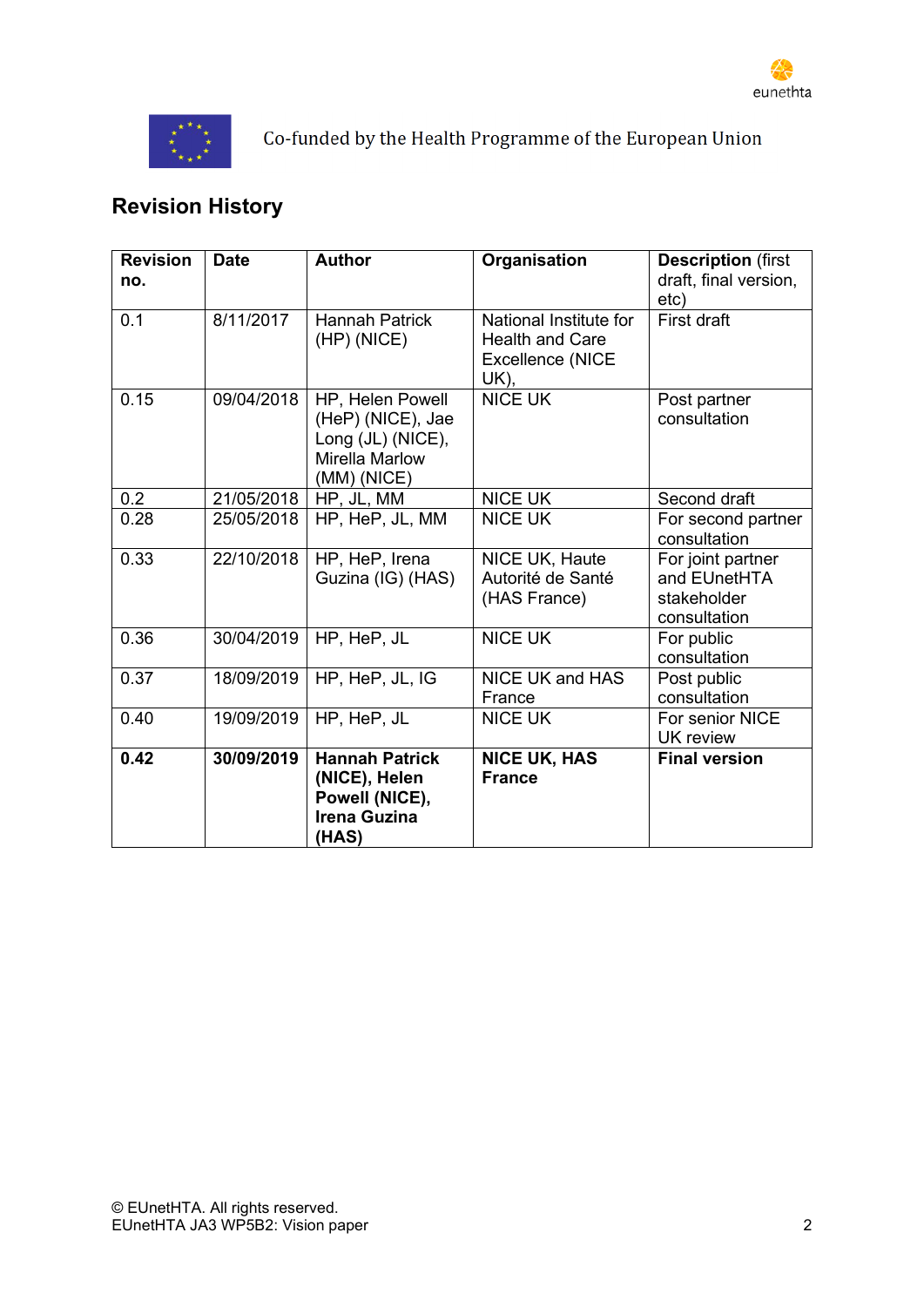



# **Vision paper on the sustainable availability of the proposed Registry Evaluation and Quality Standards Tool (REQueST)**

# **Report produced as part of EUnetHTA Joint Action 3 Work Package 5B (Post-Launch Evidence Generation and Registries)**<sup>1</sup>



<sup>1</sup> This document is part of the EUnetHTA JA3 project which has received funding from the European Union's Health Programme (2014-2020).

**Disclaimer**: The content of this vision paper represents the views of the authors only and is their responsibility; it cannot be considered to reflect the views of the European Commission and/or the Consumers, Health, Agriculture and Food Executive Agency or any other body of the European Union. The European Commission and the Agency do not accept any responsibility for use that may be made of the information it contains.

© EUnetHTA. All rights reserved. EUnetHTA JA3 WP5B2: Vision paper 3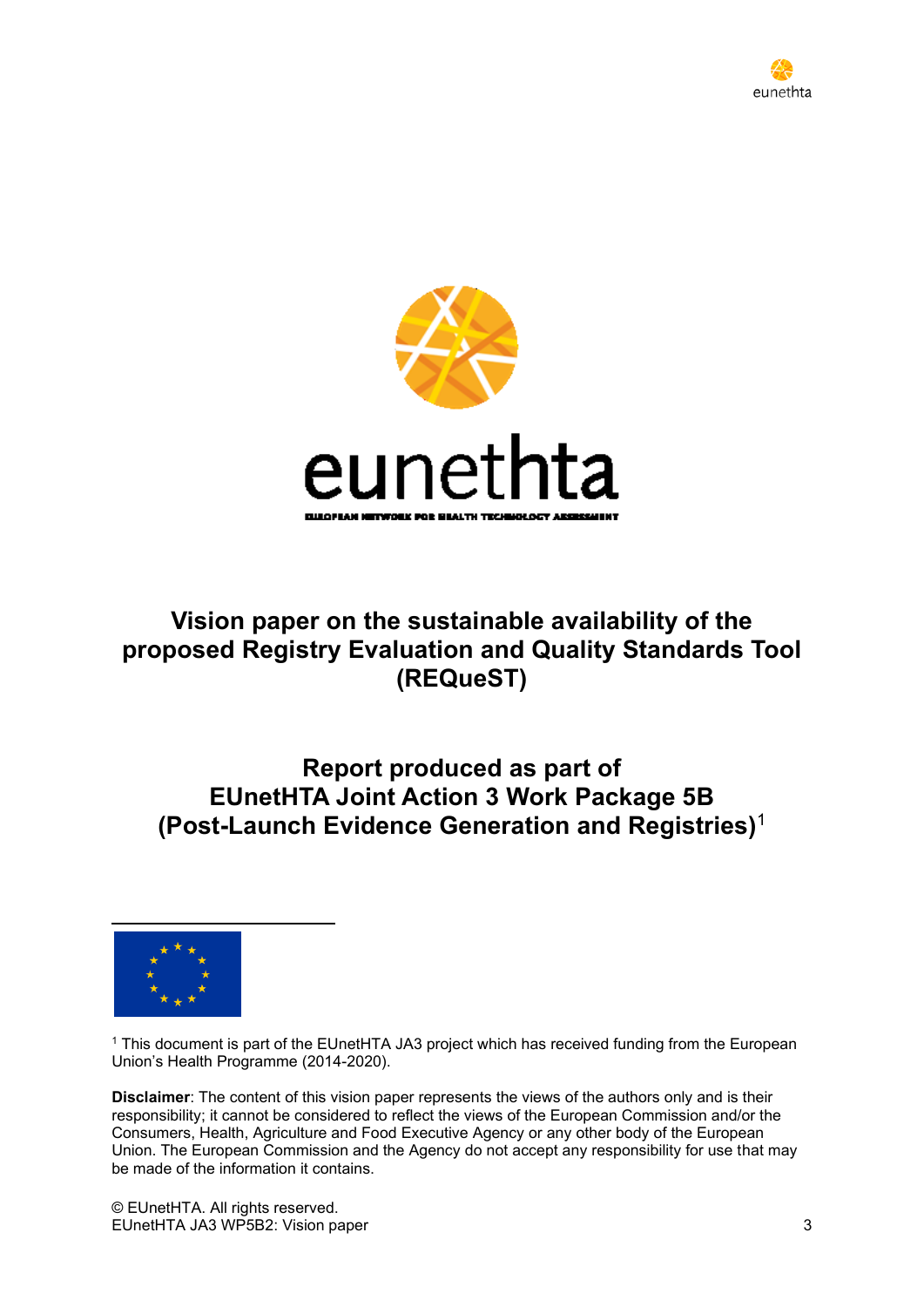

# **Acknowledgements**

### **The REQueST tool and vision paper have been developed by the following EUnetHTA partners:**

| Role             | Organisation                                                       |
|------------------|--------------------------------------------------------------------|
| <b>Authors</b>   | National Institute for Health and Care Excellence, NICE (UK)       |
|                  | French National Authority for Health (Haute Autorité de Santé),    |
|                  | HAS (France) - work package lead                                   |
| Co-authors       | Italian Medicines Agency, AIFA (Italy)                             |
|                  | Agency for Health Quality and Assessment of Catalonia, AQuAS       |
|                  | (Spain)                                                            |
|                  | Galician Agency for Health Technology Assessment, avalia-t         |
|                  | (Spain)                                                            |
|                  | Croatian Institute of Public Health, HZJZ (Croatia)                |
|                  | National Authority of Medicines and Health Products, INFARMED      |
|                  | (Portugal)                                                         |
| <b>Reviewers</b> | Agencia Española de Medicamentos y Productos Sanitarios,           |
|                  | <b>AEMPS (Spain)</b>                                               |
|                  | Agenzia Nazionale per i Servizi Sanitari Regionali, Agenas (Italy) |
|                  | Agency for Health Technology Assessment and Tariff System,         |
|                  | <b>AOTMIT (Poland)</b>                                             |
|                  | Azienda Zero, AZIENDA (Italy)                                      |
|                  | Ministero della Salute, DGFDM IT (Italy)                           |
|                  | National Evaluation Center of Quality and Technology, EKAPTY       |
|                  | (Greece)                                                           |
|                  | Finnish Medicines Agency, FIMEA (Finland)                          |
|                  | Federal Office of Public Health, FOPH (Switzerland)                |
|                  | Institute for Quality and Efficiency in Health Care, IQWIG         |
|                  | (Germany)                                                          |
|                  | National Institute of Health, ISS (Italy)                          |
|                  | Public Agency of the Republic of Slovenia for Medicinal Products   |
|                  | and Medical Devices, JAZMP (Slovenia)                              |
|                  |                                                                    |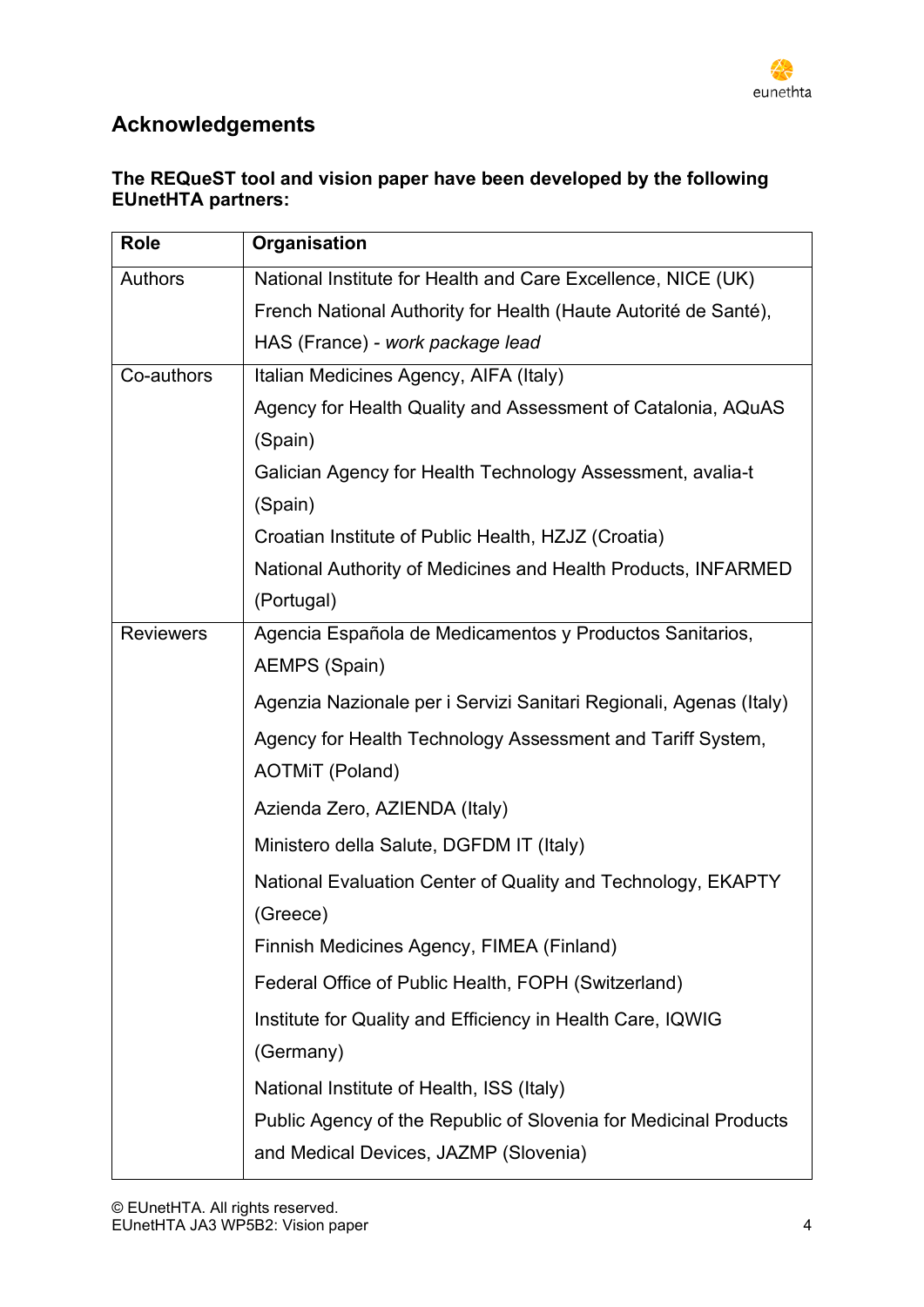

| National Institute of Public Health, NIJZ (Slovenia)         |
|--------------------------------------------------------------|
| National Institute of Pharmacy and Nutrition, NIPN (Hungary) |
| Norwegian Medicines Agency, NoMA (Norway)                    |
| National School of Public Health Management and Professional |
| Development, NSPHMPDB (Romania)                              |
| Swiss Network for Health Technology Assessment, SNHTA        |
| (Switzerland)                                                |
| Dental and Pharmaceutical Benefits Agency, TLV (Sweden)      |
| University Hospital A. Gemelli, UCSC GEMELLI (Italy)         |
| National Health Care Institute, ZIN (The Netherlands)        |
|                                                              |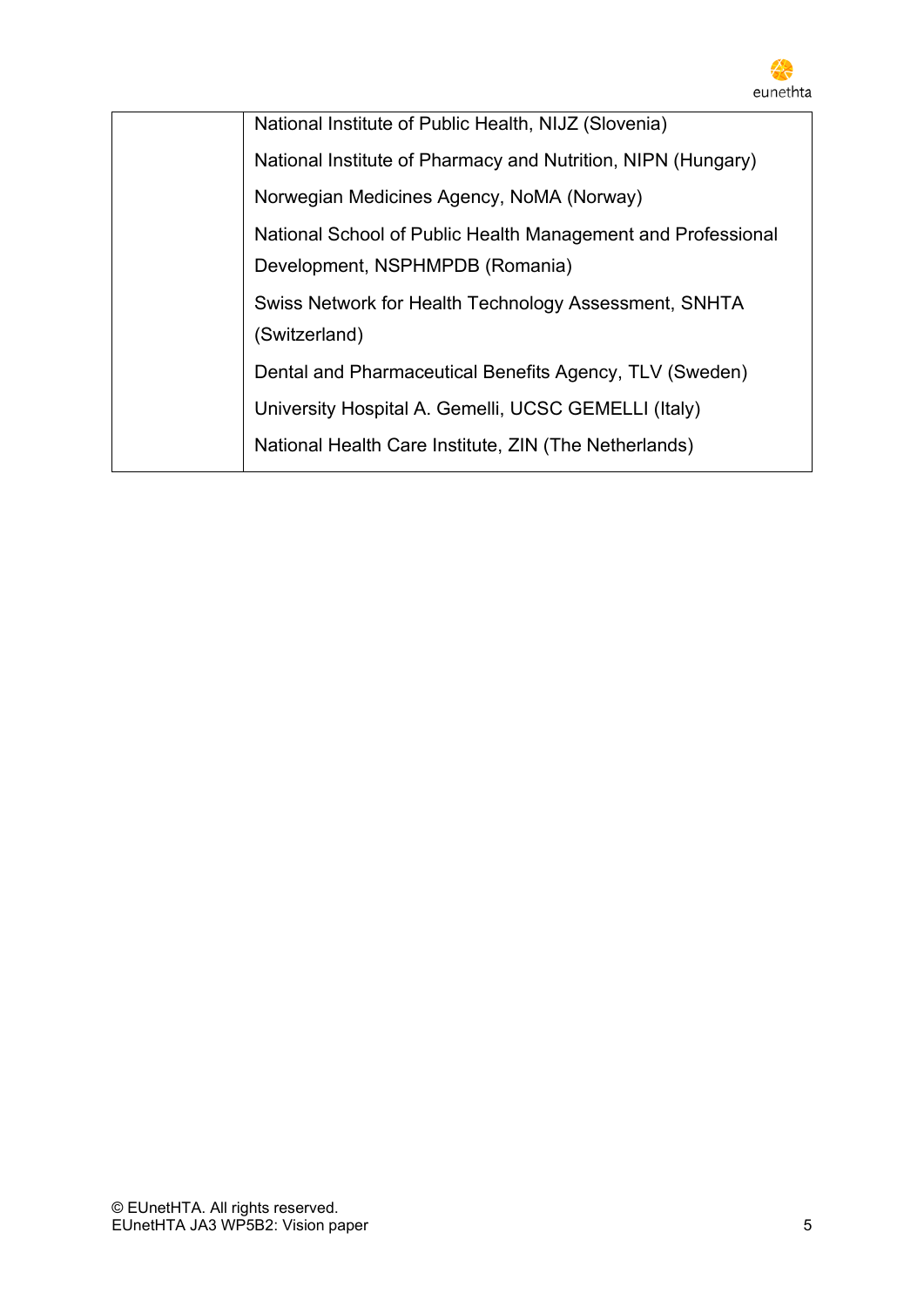

### **The following external organisations provided comments on the REQueST tool and vision paper:**

| <b>Role</b>                 | Organisation                                                |
|-----------------------------|-------------------------------------------------------------|
| Stakeholder                 | Alliance for Regenerative Medicine, ARM                     |
| and/or public<br>consultees | Analysis Group (USA)                                        |
|                             | European Association of Hospital Pharmacists, EAHP          |
|                             | European Coordination Committee of the Radiological,        |
|                             | Electromedical and Healthcare IT Industry, COCIR            |
|                             | European Federation of Pharmaceutical Industries and        |
|                             | <b>Associations, EFPIA</b>                                  |
|                             | European Federation of Statisticians in the Pharmaceutical  |
|                             | Industry, EFSPI                                             |
|                             | European Forum for Primary Care, EFPC                       |
|                             | European Free Trade Association, EFTA                       |
|                             | European Medicines Agency, EMA                              |
|                             | European Organisation for Rare Diseases, EURORDIS           |
|                             | European Organisation for Research and Treatment of         |
|                             | Cancer, EORTC                                               |
|                             | European Patients' Forum, EPF                               |
|                             | European Public Health Association, EUPHA                   |
|                             | European Society of Cardiology, ESC                         |
|                             | European Union of General Practitioners, UEMO               |
|                             | ICON Commercialisation & Outcomes (Ireland)                 |
|                             | Office for Life Sciences, OLS (UK)                          |
|                             | Red Argentina Pública de Evaluación de Tecnología Sanitaria |
|                             | (Argentina)                                                 |
|                             | Synergus RWE (Sweden)                                       |
|                             | University of Manchester (UK)                               |
|                             | University of Zurich (Switzerland)                          |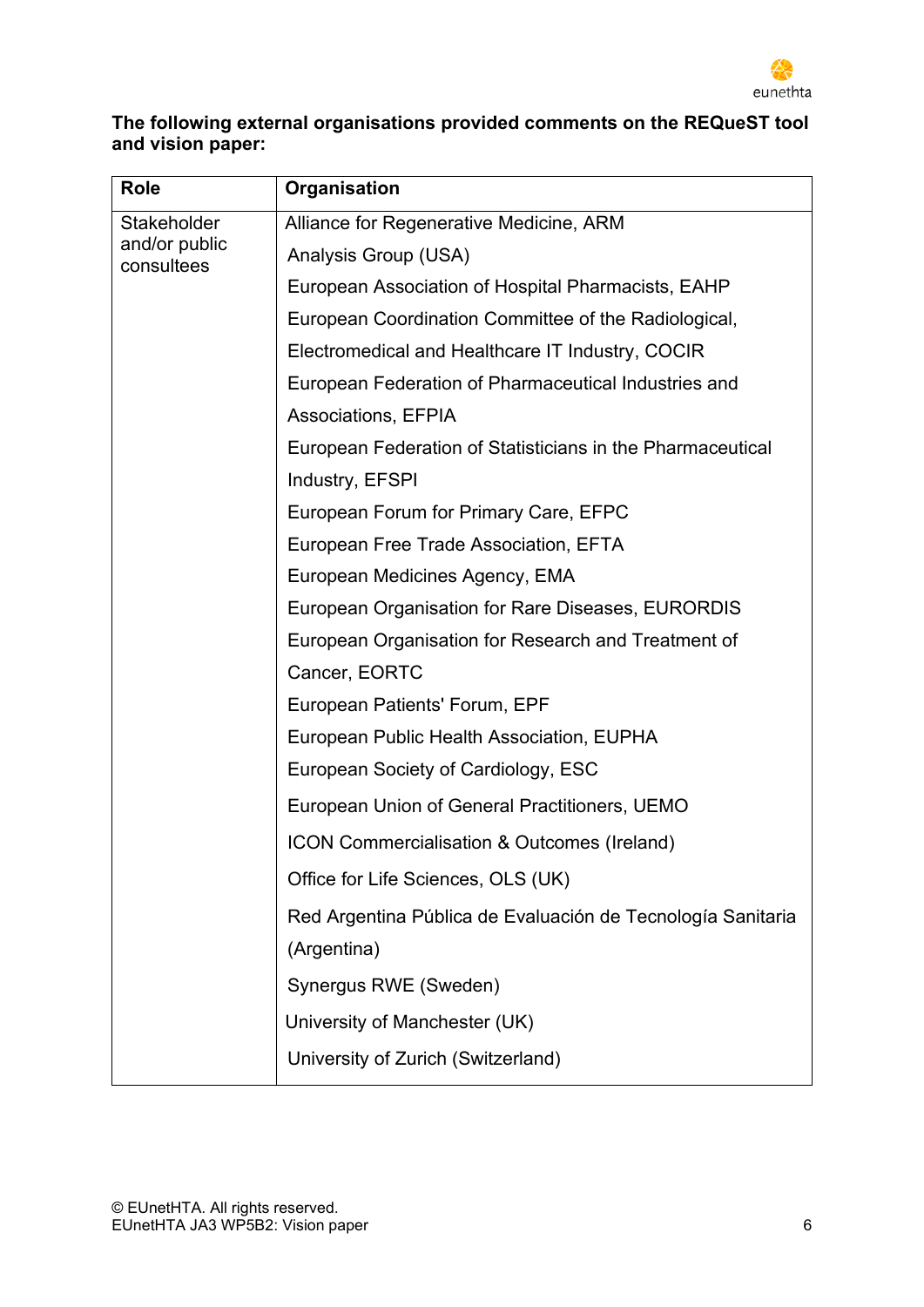

# **Contents**

| Component B: Quality oversight, governance, maintenance & development  13               |  |
|-----------------------------------------------------------------------------------------|--|
|                                                                                         |  |
|                                                                                         |  |
| Proposal: A phased approach to REQueST tool implementation 15                           |  |
|                                                                                         |  |
|                                                                                         |  |
|                                                                                         |  |
|                                                                                         |  |
|                                                                                         |  |
| Proposed interim arrangements pending full implementation of the vision 18              |  |
|                                                                                         |  |
|                                                                                         |  |
|                                                                                         |  |
|                                                                                         |  |
| Appendix B: Initiatives involving collaborative data collection & quality assurance  22 |  |
| Appendix C: Example declaration of interest and confidentiality undertaking form  25    |  |
| Appendix D: Further considerations on sustainable governance and ownership  34          |  |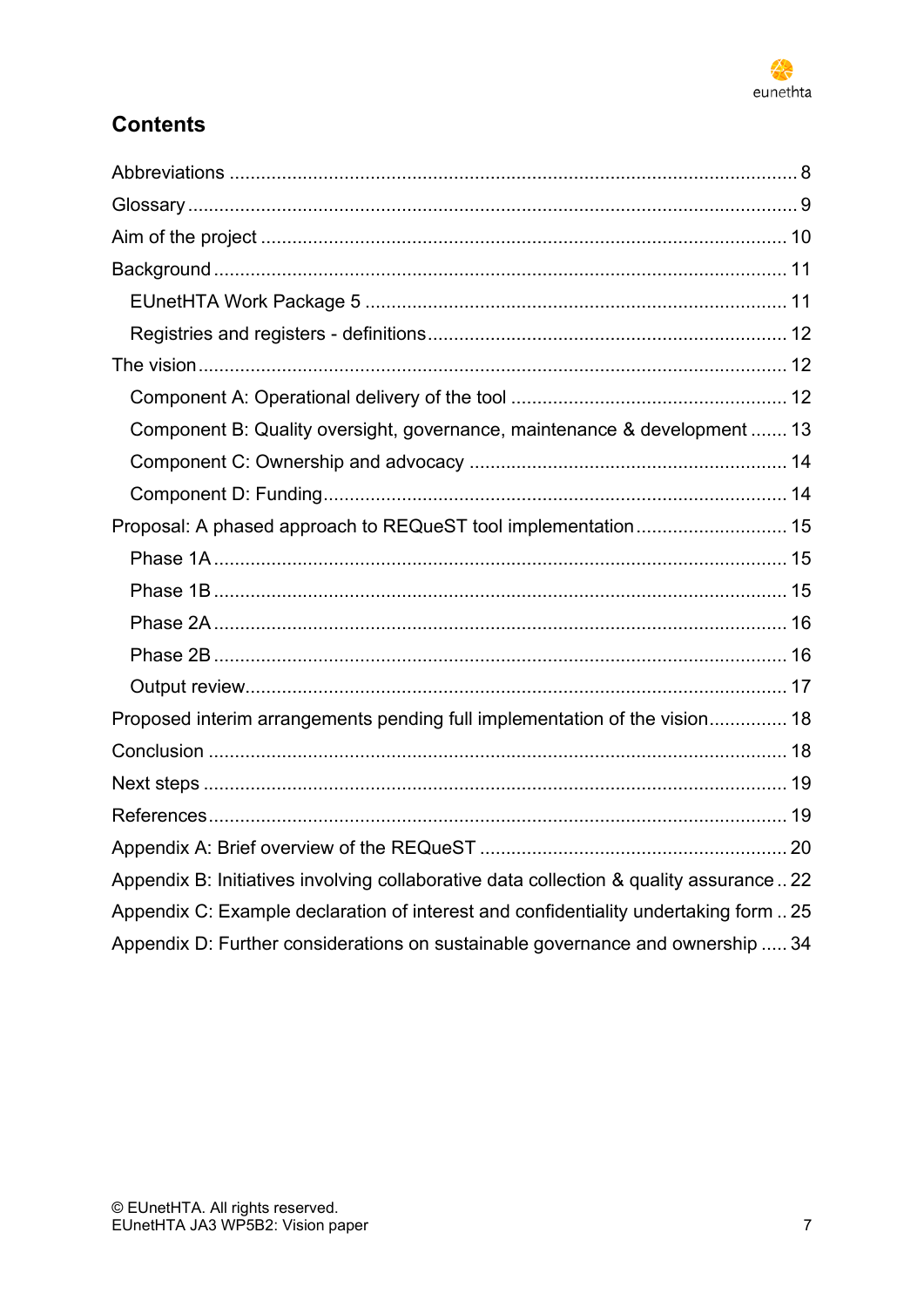

# <span id="page-7-0"></span>**Abbreviations**

| <b>AEG</b>      | <b>Additional Evidence Generation</b>                                         |
|-----------------|-------------------------------------------------------------------------------|
| <b>AHRQ</b>     | Agency for Healthcare Research and Quality                                    |
| EIF             | European Interoperability Framework                                           |
| <b>ENCePP</b>   | European Network of Centres for Pharmacoepidemiology and<br>Pharmacovigilance |
| <b>EMA</b>      | <b>European Medicines Agency</b>                                              |
| <b>ERNs</b>     | <b>European Reference Networks</b>                                            |
| <b>EUnetHTA</b> | European Network for Health Technology Assessment                             |
| <b>HAS</b>      | Haute Autorité de Santé (France)                                              |
| <b>HTA</b>      | Health technology assessment                                                  |
| HZJZ            | Croatian Institute of Public Health                                           |
| <b>IMDRF</b>    | International Medical Device Regulators Forum                                 |
| <b>NICE</b>     | National Institute for Health and Care Excellence (UK)                        |
| <b>PARENT</b>   | <b>PAtient REgistries iNiTiative Joint Action</b>                             |
| <b>PAS</b>      | Post-authorisation studies                                                    |
| <b>PLEG</b>     | Post-launch evidence generation                                               |
| <b>REQueST</b>  | <b>Registry Evaluation and Quality Standards Tool</b>                         |
| <b>RoPR</b>     | <b>Registry of Patient Registries</b>                                         |
| <b>RoR</b>      | <b>Registry of Registries</b>                                                 |
| <b>SEED</b>     | Shaping European Early Dialogues for health technologies                      |
| <b>ZIN</b>      | Zorginstituut Nederland                                                       |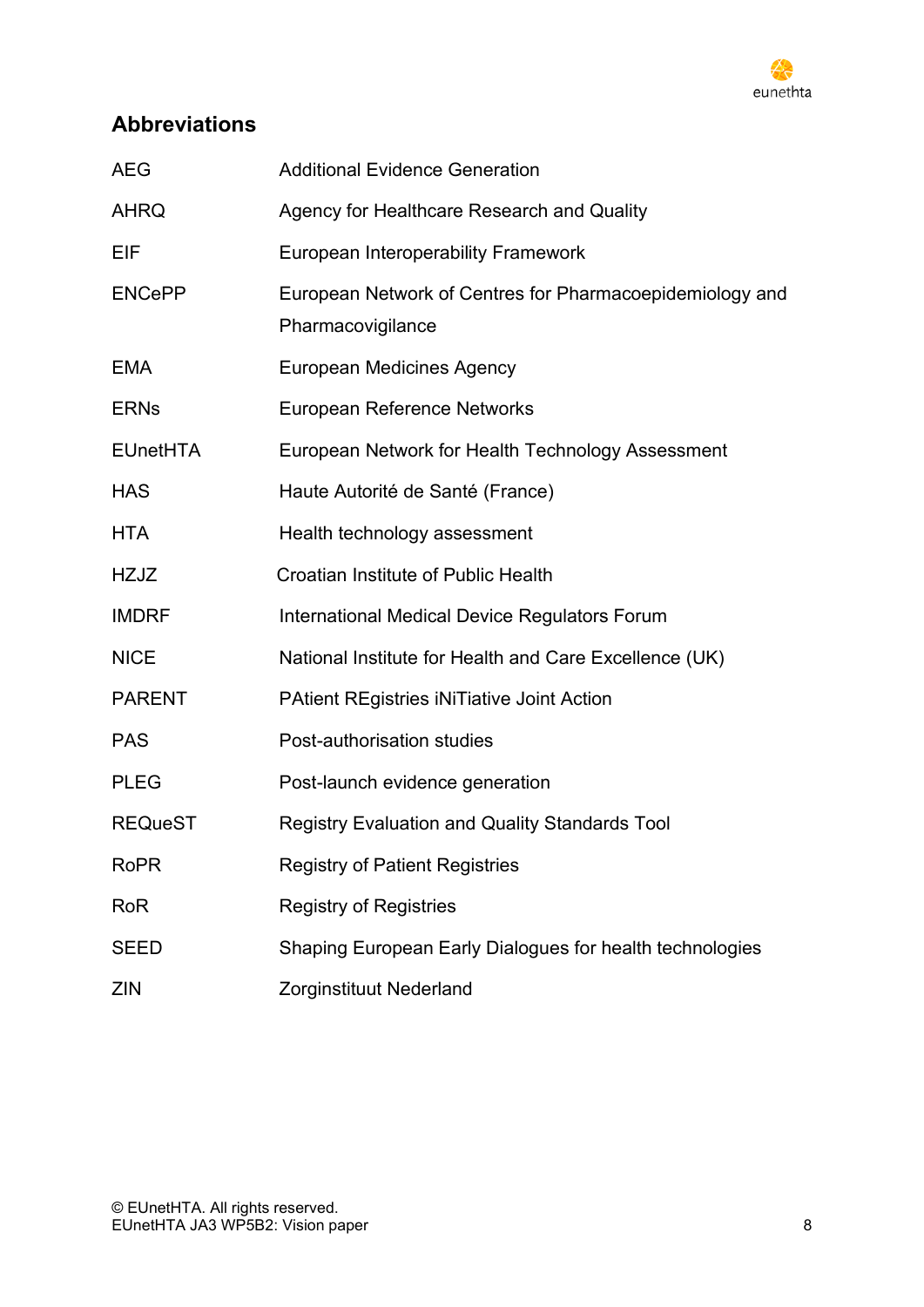# <span id="page-8-0"></span>**Glossary**

Please refer to<http://htaglossary.net/> for technical terms. This document has been written to be consistent with its terminology. The following is a list of terms that have been developed specifically to support the use of REQueST.

| <b>Term</b>                                | <b>Definition</b>                                                                                                                                                                                                                                                                                |
|--------------------------------------------|--------------------------------------------------------------------------------------------------------------------------------------------------------------------------------------------------------------------------------------------------------------------------------------------------|
| Registry quality<br>assurance<br>mechanism | The combination of the REQueST tool and the infrastructure for<br>its use including:<br><b>Operational delivery</b><br>Quality oversight, governance, methodological maintenance<br>and development<br>Ownership and advocacy<br>Funding.<br>See paragraph 4.                                    |
| Quality<br>assurance                       | Activities established before data collection. It aims to assure<br>that the data will be collected in accordance with the plan<br>previously agreed and that the data, which will be stored in the<br>registry database, will meet the requisite standards of quality for<br>intended purposes. |
| Minimum key<br>documents                   | Registry owners are required to produce and make publicly<br>available 4 documents relating to the registry aims and<br>methodology <sup>2</sup> , declarations of interest, data coverage and<br>completion, and safety statement. For further information, see<br>paragraph 32.                |
| Tool output                                | See the 'Output' worksheet in REQueST.                                                                                                                                                                                                                                                           |
| Steering<br>committee                      | Registry staff responsible for the major financial, administrative,<br>legal/ethical, and scientific decisions.                                                                                                                                                                                  |
| Data quality<br>team                       | Registry staff which ensures that the registry is outcomes-driven<br>and that the data collected are disseminated effectively.                                                                                                                                                                   |

**We recommend that this paper should be read after familiarisation with the Registry Evaluation and Quality Standards Tool (REQueST) itself. The tool provides an introduction explaining the aims of REQueST and how it was developed, instructions for use, sections to complete with information about the registry being evaluated, an output table and a glossary. The following text will be better understood with this knowledge.**

<sup>2</sup> Documentation which specifies the objectives, target population, exposures of interest, primary and secondary outcomes, data sources, linkage (and analysis plans if any).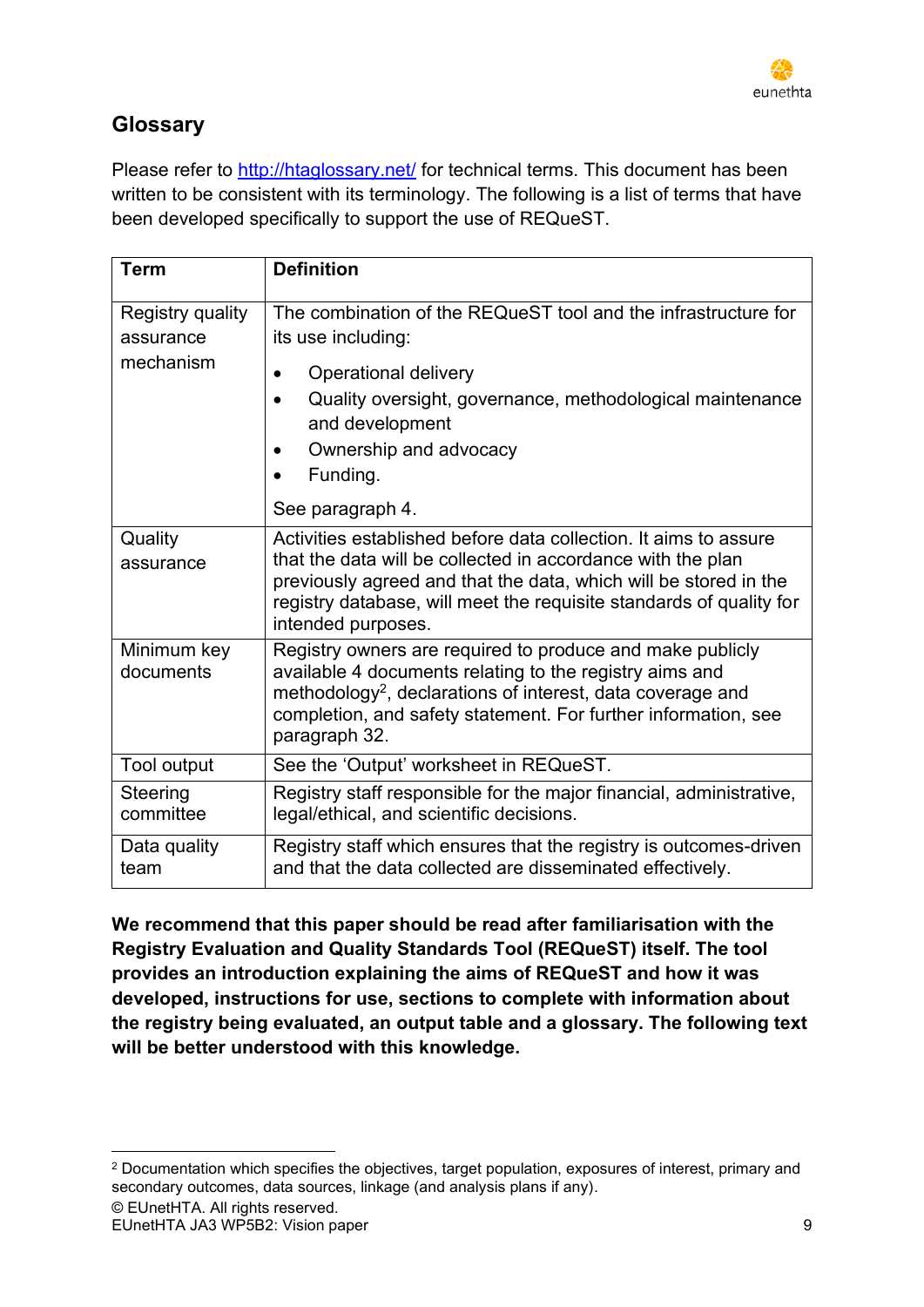

# <span id="page-9-0"></span>**Aim of the project**

- 1. The use of registries is becoming increasingly common in health technology assessment (HTA) and regulation. There is a growing interest in the role of observational data in complementing experimental data. This project aims to support best practice in the collection, use and re-use of real world data, and explore options to support sustainable multi-stakeholder collaboration.
- 2. The work proposed by this paper seeks to enhance the use of high quality registries in this context through the development of:
	- a) A quality standards tool (REQueST), and
	- b) A proposal for the long-term delivery, use and sustainability of the REQueST tool.
- 3. [Appendix A](#page-19-1) presents a summary of the tool. This paper addresses the longterm sustainability of the tool by proposing a phased approach to its implementation.
- 4. This vision paper proposes:
	- a) That the tool requires infrastructure for its use that provides the following components:
		- Operational delivery
		- Quality oversight, governance, methodological maintenance and development (including hosting the operational system)
		- Ownership and advocacy
		- Funding.
	- b) A registry quality assurance mechanism<sup>3</sup> comprising the tool and the infrastructure for its use. It will be sustained and used by i) registry owners to assess the quality of their registry, and ii) international organisations considering whether to use registry data in evidence development for HTA and regulatory monitoring.

<sup>&</sup>lt;sup>3</sup> For the purposes of this paper quality assurance includes all the essential dimensions of quality as outlined by the tool. This incorporates, but is not restricted to, data quality assurance which is the process of data profiling to identify inconsistencies and other anomalies in the data, as well as performing data cleansing activities (e.g. removing outliers, and applying missing data techniques) to improve the data quality.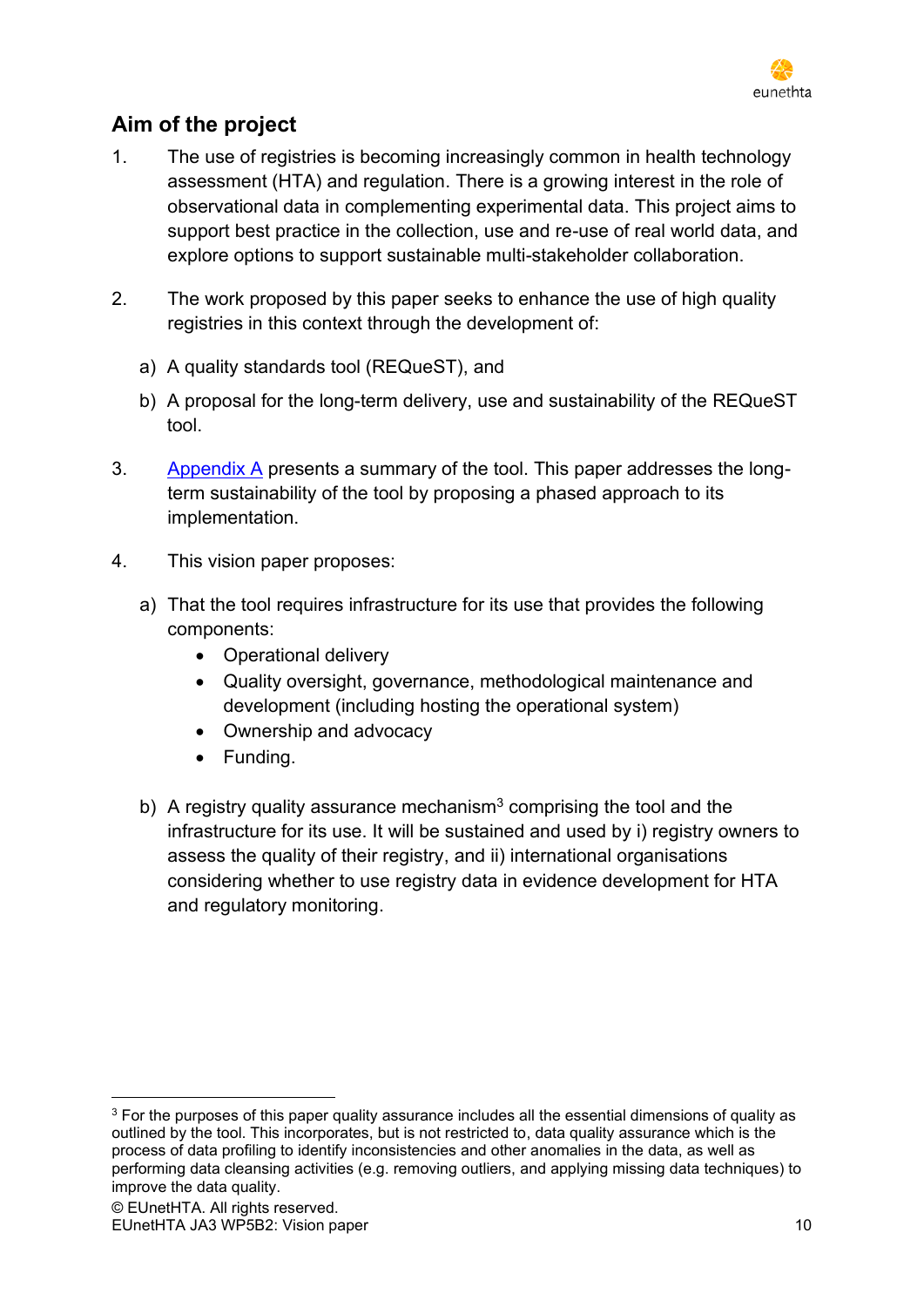

# <span id="page-10-0"></span>**Background**

# <span id="page-10-1"></span>*EUnetHTA Work Package 5*

- 5. This vision paper has been produced for [Work Package \(WP\) 5, Strand B](https://www.eunethta.eu/ja3-archive/work-package-5-life-cycle-approach-to-improve-evidence-generation/) (post-launch evidence generation and registries) as part of the [European](http://www.eunethta.eu/activities/joint-action-3/jointaction31/eunethta-joint-action-3-2016-2020)  [network for Health Technology Assessment](http://www.eunethta.eu/activities/joint-action-3/jointaction31/eunethta-joint-action-3-2016-2020) (EUnetHTA) Joint Action (JA3). Managed by the Haute Autorité de Santé (HAS), WP5 coordinates the efforts of the 39 EUnetHTA partners to improve evidence generation throughout the life-cycle of a technology. It builds upon previous EUnetHTA experience in the area, including the JA2 WP7 subgroup (SG) 1 Early Dialogues and SEED project and the JA2 WP7 SG2 Additional Evidence Generation (AEG) work. While Strand A of WP5 is concerned with pre-launch evidence generation, Strand B concentrates on post-launch evidence generation (PLEG). Strand B is further broken down into 2 activities, including a specific activity on the quality of registries (this work), called Strand B2 (JA3 WP5B2).
- 6. The National Institute for Health and Care Excellence (NICE) in the UK and the Croatian Institute of Public Health (HZJZ) are leading WP5B2, which builds on the work of the PAtient REgistries iNiTiative (PARENT Joint Action). PARENT sought to support the EU Member States in developing comparable and interoperable patient registries (e.g. of chronic and rare diseases, and medical technologies) with the aim of rationalising the development and governance of patient registries, thus enabling analyses of secondary data for public health, policy and research purposes in cross-border settings. One of the key outputs, building on the [PARENT framework](http://parent-ror.eu/) concept, was the '[Methodological guidelines and recommendations for efficient and rational](http://parent-wiki.nijz.si/)  [governance of patient registries](http://parent-wiki.nijz.si/)' (1).
- 7. The first report for JA3 WP5B presented the results of a survey to examine the extent to which HTA agencies use registries and for what purposes (2). It also served to identify any existing quality standards in use by HTA organisations and agencies. This showed that many agencies, particularly in Europe, are drawing on a range of registries to provide data for their HTA evaluations. Less than half, however, currently employ criteria or standards to assess the quality of registry data before use in HTA. Of these, nearly all use criteria or standards defined by their own organisation, rather than a standardised tool defined by an external body. The survey showed variation in their understanding of the term 'registry', the types of registries used by organisations, and the way that they use them. The survey demonstrated a need for a standardised tool to promote best practice for the collection and use of such data. In addition to the survey, other initiatives that informed this vision paper are listed in [Appendix B.](#page-21-0)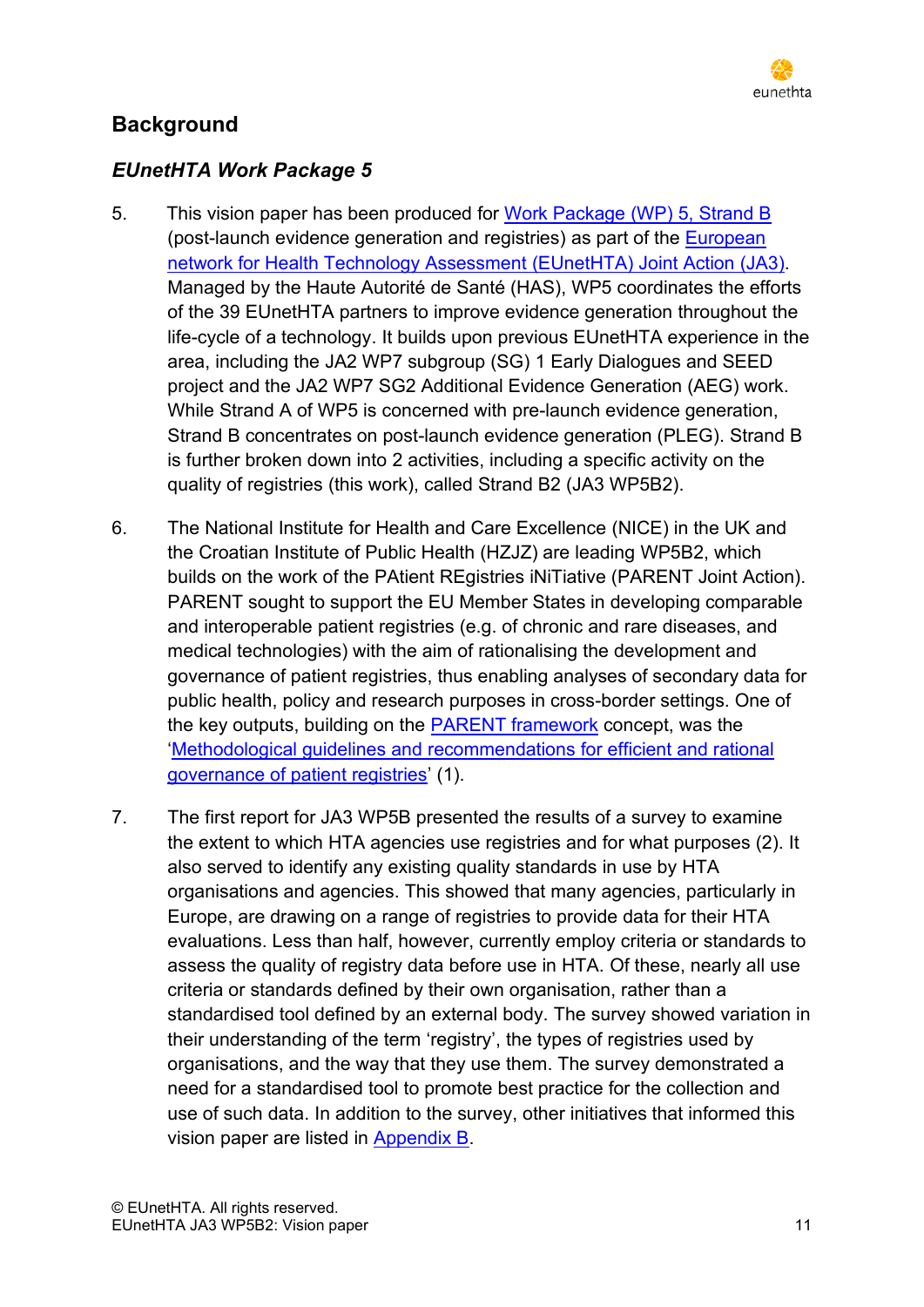

8. It is recognised that while no 'validated' set of standards to assess the quality of registries for HTA purposes has been identified, there are initiatives or mechanisms aiming at accrediting registries for general purposes.

### <span id="page-11-0"></span>*Registries and registers - definitions*

- 9. Registries have been defined as an "organized system that collects, analyses, and disseminates the data and information on a group of people defined by a particular disease, condition, exposure, or health-related service, and that serves predetermined scientific, clinical or/and public health (policy) purposes"  $(1)^4$ . In addition, health institutions in France and the International Medical Device Regulators Forum (IMDRF) emphasise the importance of continuous and comprehensive data collection (3,4).
- 10. The term register generally relates only to the list of items, names or other data of interest.

# <span id="page-11-1"></span>**The vision**

- 11. The registry standards tool created as part of JA3 WP5B2 needs an agreed ongoing plan in order to make it available to registry owners, HTA agencies and regulators ('users' of the quality assurance mechanism<sup>5</sup>) on a sustainable basis after the end of JA3, and to keep it updated. It is intended that high quality registries would provide a useful platform for relevant registry-based studies.
- 12. It is proposed that making an international quality assurance mechanism for registries available on a sustainable basis would require 4 key components: a) operational delivery of the tool; b) quality oversight, governance, methodological maintenance and development; c) ownership and advocacy; and d) funding. These key components are now described in more detail.

### <span id="page-11-2"></span>*Component A: Operational delivery of the tool*

- 13. For HTA purposes, the Registry Evaluation and Quality Standards Tool (REQueST) is designed to be used in 3 steps (see [Appendix A](#page-19-1) for more details on how the operational delivery would work):
	- Step 1: Initial screening of a potential registry for suitability. Standards currently presented in the 'Methodological Information' section of the tool

<sup>&</sup>lt;sup>4</sup> A registry can support one or more registers. They can be designed to support evaluation of new technologies including devices, drugs and wider initiatives such as public health interventions. 5 Industry will be welcomed as a potential user of the tool and as a collector of data.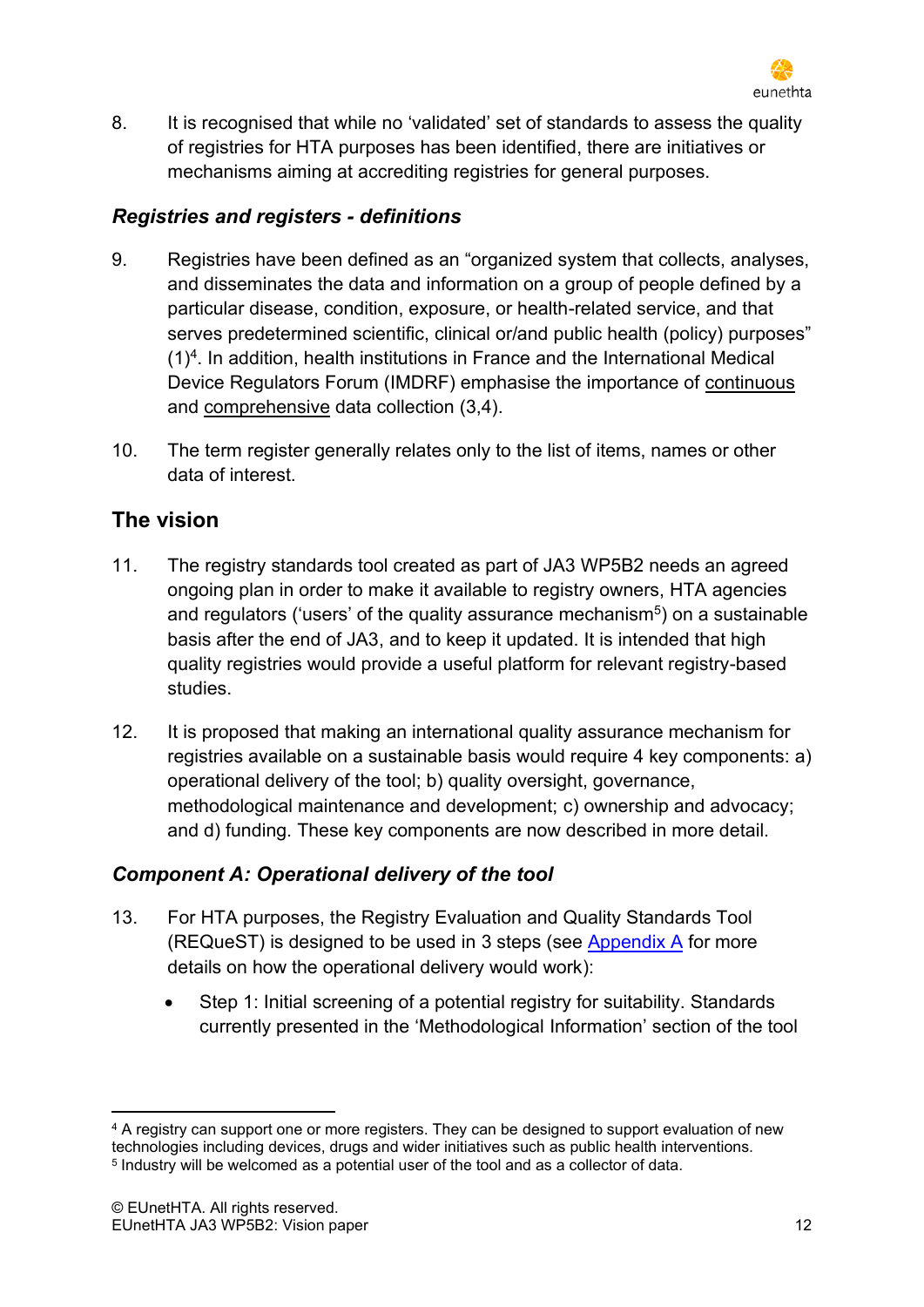

are intended to enable a user to assess whether a registry can provide data that fulfil their needs<sup>6</sup>.

- Step 2: All registries that are potentially suitable should then be assessed against 'Essential Standards' relating to registry quality.
- Step 3: Some registries will require assessment against additional criteria for specific purposes (e.g. international collaboration on data collection will require interoperability). This is assessed in the 'Additional Requirements' section of the tool.
- 14. The interaction process between HTA agencies/regulators and the registry will be further defined when developing the online version of the tool, however the outline interaction below should be followed:
	- HTA agency/regulator asks the registry owner to complete REQueST
	- Registry professional completes REQueST
	- HTA agency/regulator reviews the responses from the registry and asks for any additional information needed
	- HTA agency/regulator decides whether the registry is suitable and develops the collaboration.
- 15. The tool will produce an output table to assist users in rapidly understanding the quality of the registry and areas for improvement (see the 'Output' worksheet in REQueST).
- 16. It is expected that the nature and public availability of the output will change as the phases of implementation advance. In early phases the output is likely to primarily direct discussion with registry owners and may not be publicly available. By Phase 2B (for further information, see paragraph [27\)](#page-15-2) the output may be in the form of accreditation which a registry may wish to advertise.

# <span id="page-12-0"></span>*Component B: Quality oversight, governance, methodological maintenance and development (including hosting the operational*

### *system)*

17. A registry quality assurance mechanism will require infrastructure to provide ongoing governance, maintenance and development. This could involve:

### *Contributors*

• EUnetHTA (or an equivalent international collaborative structure)

<sup>&</sup>lt;sup>6</sup> Issues related to the commercial sensitivity of data are considered to be outside the scope of this document.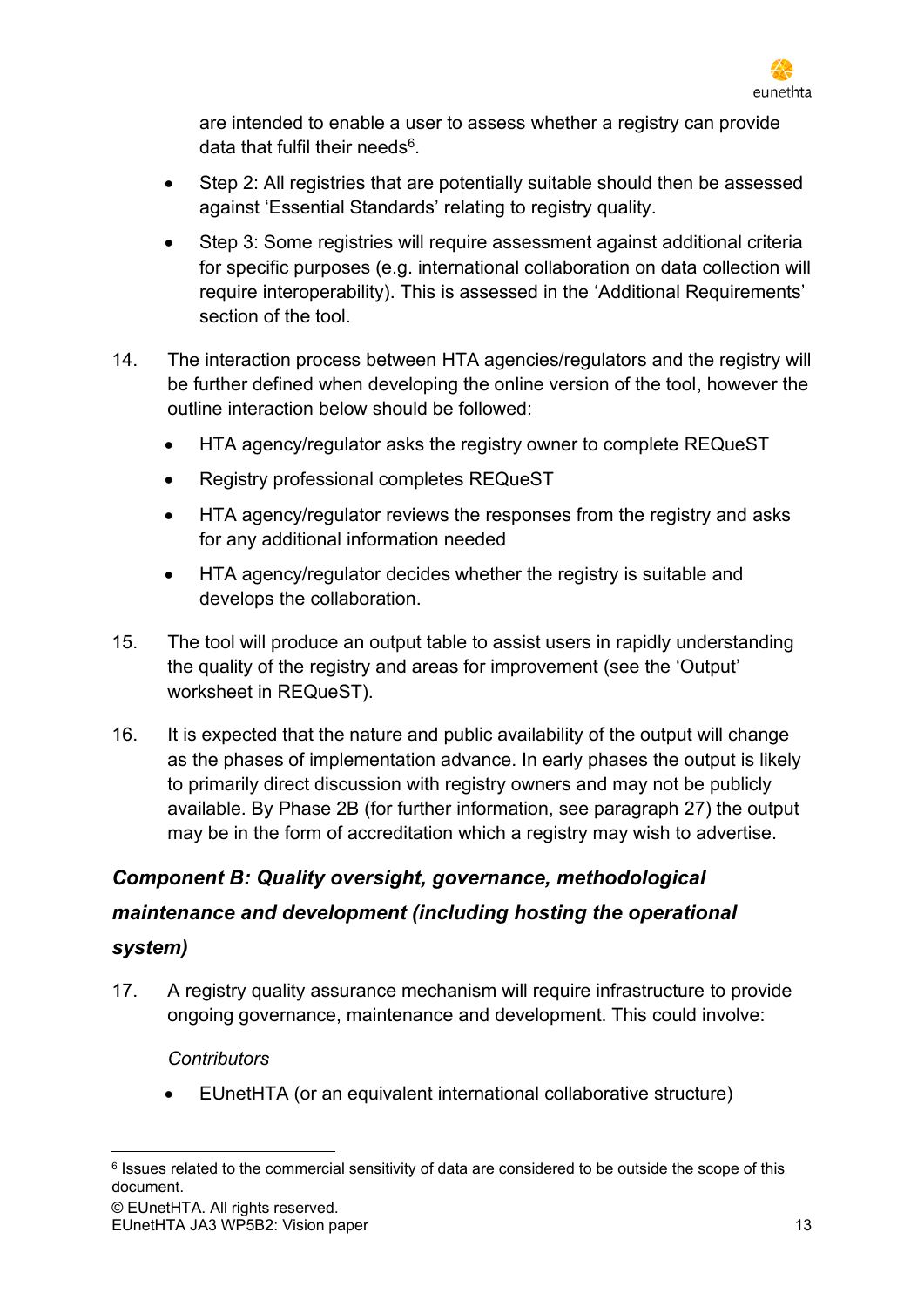

• Academic support.

### *Process*

- Annual general meetings to review and constantly improve the performance of the standards tool
- Consultation on key documents including methods and process guide updates
- A feedback mechanism for organisations using the tool to deliver continuous improvement.

### *Requirements*

- Methodological capability and capacity to update standards
- Transparent declaration of relevant interests<sup>7</sup> (see [Appendix C](#page-24-0) for an example declaration of interest and confidentiality undertaking (DOICU) form).
- 18. See [Appendix D](#page-33-0) for further considerations on sustainable governance and ownership.

### <span id="page-13-0"></span>*Component C: Ownership and advocacy*

- 19. The REQueST tool and its related infrastructure needs to be owned and promoted beyond its host organisation, to ensure that the progress and impetus of the EUnetHTA collaboration is maintained at the end of JA3. This needs to include:
	- Systemic support and advocacy for the tool and its infrastructure requirements, which could be included in plans for strengthening EU cooperation on HTA.
	- Collaboration with similar international initiatives on registry quality such as those being considered by IMDRF, the European Medicines Agency (EMA) and the European Reference Networks (ERNs), and others.

### <span id="page-13-1"></span>*Component D: Funding*

20. Collaborating partners need to decide how they wish to balance the cost of the mechanism against the level of confidence required in the quality of data collected by registries. The cost of implementation will be proportional to the resources necessary to deliver the level of confidence that is required in the quality assurance mechanism. A self-assessment procedure would be

<sup>7</sup> The EUnetHTA procedure for Declaration of Interest and Confidentiality Undertaking is available at: [https://www.eunethta.eu/doicu/.](https://www.eunethta.eu/doicu/)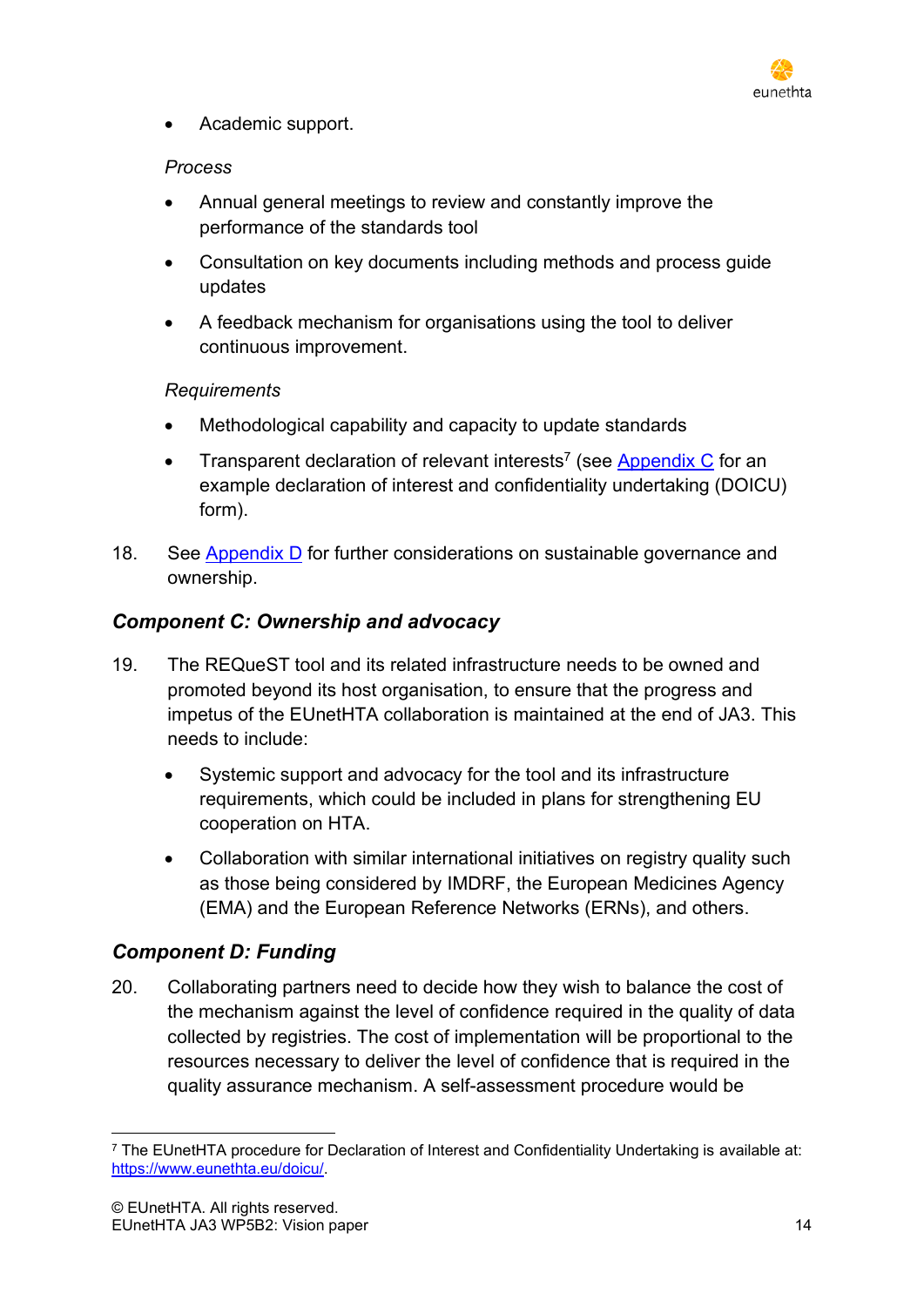

relatively inexpensive but may allow variation in the practice and application of the standards that would not deliver great confidence in data quality, at worst leaving people with minimal confidence in the process. An intensive, full assurance mechanism delivered by a lead organisation with regular review of all recommended registries may deliver more confidence but be too expensive to be affordable on a sustainable basis. It is likely that a pragmatic phased approach is required, that allows recruitment of funding in proportion to usefulness of outputs from the quality assurance mechanism.

# <span id="page-14-0"></span>**Proposal: A phased approach to REQueST tool implementation**

- 21. Four phases are envisaged graduating from the least resource intensive to the most sophisticated and costly. The speed at which progress is made through the phases should be flexible, reflecting funds available and feedback received from users. Components of each phase need not progress in parallel as some will be easier to arrange than others. So, for instance, arrangements for ownership and advocacy may make more rapid progress than those for operational delivery and should not be held back by work needed on operational issues.
- 22. Whatever the phase, the tool will be used as a quality standard by HTA agencies in their everyday work when dealing with registries, as described in paragraph 13.

### <span id="page-14-1"></span>*Phase 1A*

23. The registry owner carries out a self-assessment by completing the 'registry owner' column in the 'Essential Standards' worksheet of REQueST. This information together with a summary of the registry methodological information and the minimum key documents (listed in paragraph 32) are presented on the registry's web site. These may be reviewed at any point by organisations considering whether to use the data in evidence development for HTA and regulatory monitoring to check if the information meets their needs. Components B, C and D (quality oversight, ownership and advocacy, and funding) would rely upon voluntary contributions by interested agencies. The REQueST tool would be accessed through the website of a host organisation who would maintain and update the tool.

# <span id="page-14-2"></span>*Phase 1B*

24. The registry owner carries out a self-assessment by completing the 'registry owner' column in the 'Essential Standards' worksheet of REQueST. This information together with a summary of the registry methodological information and the minimum key documents (as required for Phase 1A) are submitted to a central portal, for presentation on a web site owned by third party independent of the registry (for example an academic body). The central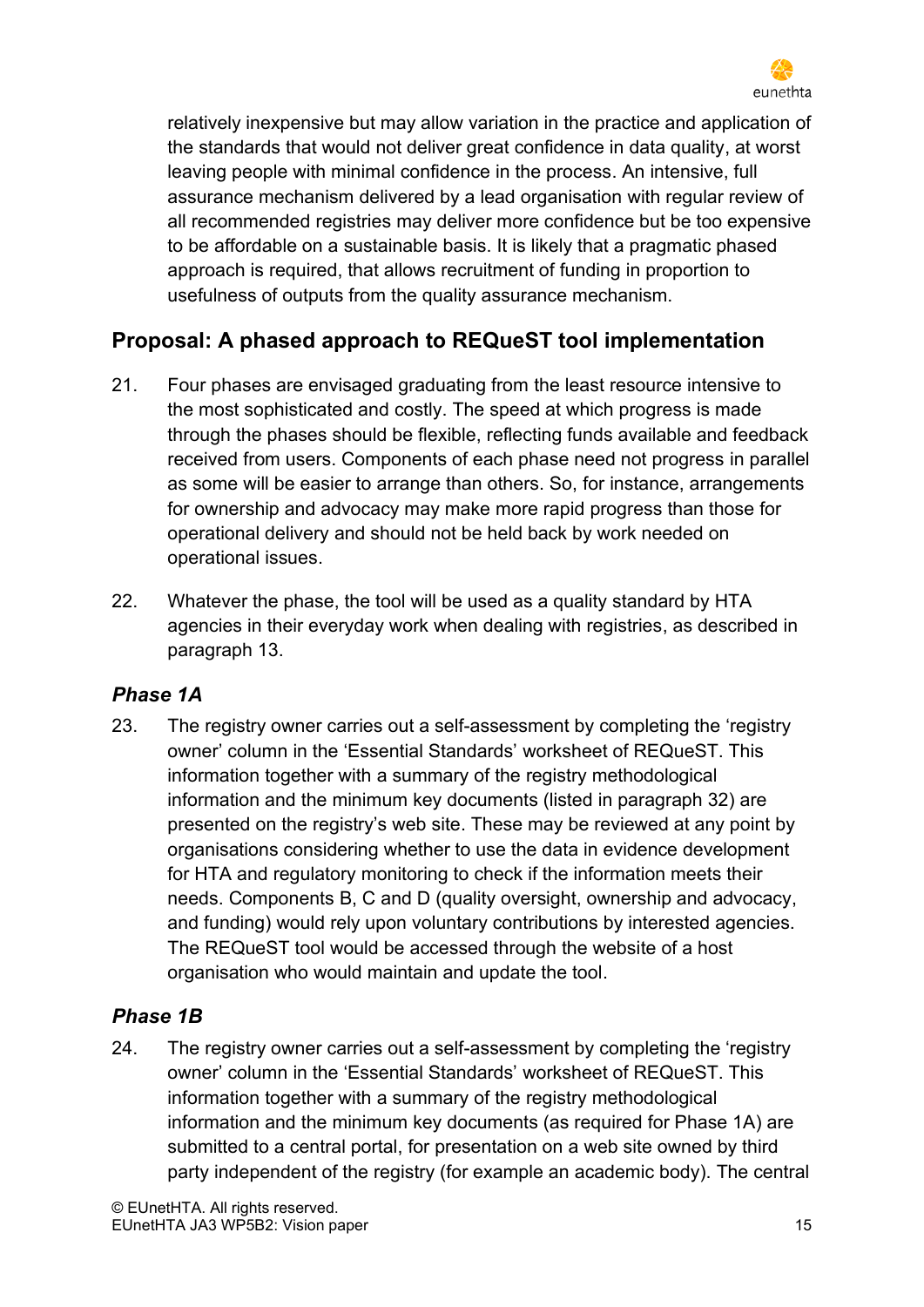

portal could provide access to the REQueST tool itself and information on all registries that have committed to the process using a standard format (making the output easier to search than in Phase 1A). This would allow comparison between registries covering similar topics and facilitate learning between registries. HTA agencies would use the information provided to assess whether a registry meets their requirements in terms of scope and quality. Components B, C and D could be managed by elected representatives of interested organisations on funded secondment.

# <span id="page-15-0"></span>*Phase 2A*

- 25. The registry submits the minimum key documents to a central portal for assessment by an independent third party. Over time, and according to the resources available, registries may be asked to submit more documentation to enable the independent third party to provide increasingly sophisticated evaluation. The exact nature of the independent body needs discussion, but it is likely to take the form of an academic or similar body, providing skills in critical appraisal, information technology, financial analysis and ethics review. The independent body would a) comment on registry adherence to the 'Essential Standards' (step 2 of the tool) and b) generate the REQueST output.
- 26. In both Phase 1B and 2A the HTA agencies would need to assess the suitability of the registry for their specific technology assessment purpose themselves (i.e. complete step 1 of the tool) and whether 'Additional Requirements' should be addressed (step 3 of the tool). Components B, C and D would be managed as for Phase 1B.

# <span id="page-15-1"></span>*Phase 2B*

- <span id="page-15-2"></span>27. The registry submits the relevant documents to an independent third party with academic support. The service provided by the third party would be to screen the registry using step 1 of the tool (not including items relating to specific purposes) and then, if the basic requirements are in place, assess the registry against the 'Essential Standards' (step 2 of the tool). HTA agencies (and other possible users e.g. regulatory bodies) would identify the specific purpose for which a registry is proposed and would use steps 1 and 3 of the tool to complete the evaluation in order to make a final decision.
- 28. Components B, C and D would be managed through user collaboration led by an individual organisation on a voluntary and rotational basis. If possible, a more stable supporting structure would be funded by users and allow for the creation of an elected management committee.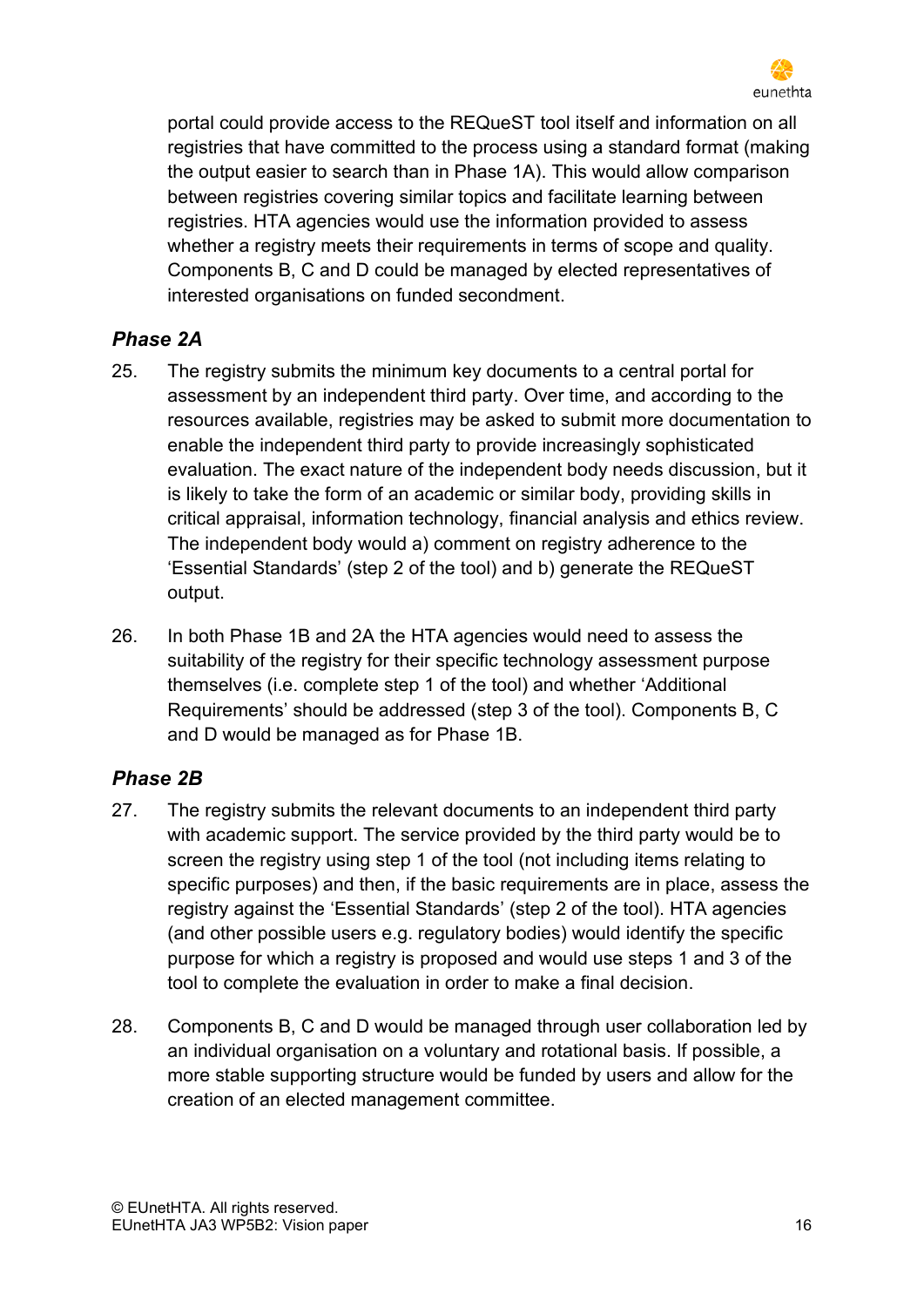

29. Agreement is needed for both Phase 2A and B as to who may be given access to the REQueST output. This could require some form of membership and funding contribution or be a free service available to any interested party.

### <span id="page-16-0"></span>*Output review*

- 30. In general, assessment of the quality of a registry cannot be done as a one-off event; ongoing quality needs to be demonstrated and the tool output will require periodic review<sup>8</sup>.
- 31. It should be noted that the 'Methodological Information' and 'Additional Requirements' sections of REQueST include questions that relate to specific uses of a registry. Users of REQueST may therefore need to run the tool more than once for an individual registry, and only the 'Essential Standards' would be transferrable between assessments.
- 32. All phases require the registry owner to produce and make publicly available the following 'minimum key documents':
	- Registry aims and methodology including minimum data set and data security policies.
	- Declarations of relevant interests.
	- Demonstration of continuous and comprehensive data collection (exact format and periodicity to be agreed but this is likely to include regular reporting on coverage, completeness and validation of data). Where a registry is federated between many countries, a report would be required from every participating registry.
	- Safety statement detailing any alerts that have been raised (initiated by the registry owner and jointly publicised with the regulator/assessor).
- 33. Initially registry owners may be reluctant to take on the extra work involved in submission for REQueST assessment, but they will be encouraged by stakeholders because of the following potential incentives, all of which will bring benefits to patients, industry, and the HTA and research ecosystems:
	- Manufacturers will be encouraged to fund registries by HTA agencies and regulatory bodies that use the evidence in their HTA processes.

• Maturity of the registry and technology (e.g. national joint registries dealing with established technologies and governance would require less frequent review).

<sup>8</sup> Criteria for the frequency of registry review could include the:

<sup>•</sup> Production of peer-reviewed publications based on the registry (e.g. if at least one peerreviewed publication per technology is produced in an acceptable time interval, the REQueST review could be less frequent).

<sup>•</sup> Purpose of the registry (e.g. if it is bespoke, that is, to meet specific regulatory or technology assessment objectives, quality should be assessed at the beginning and at the point of data use).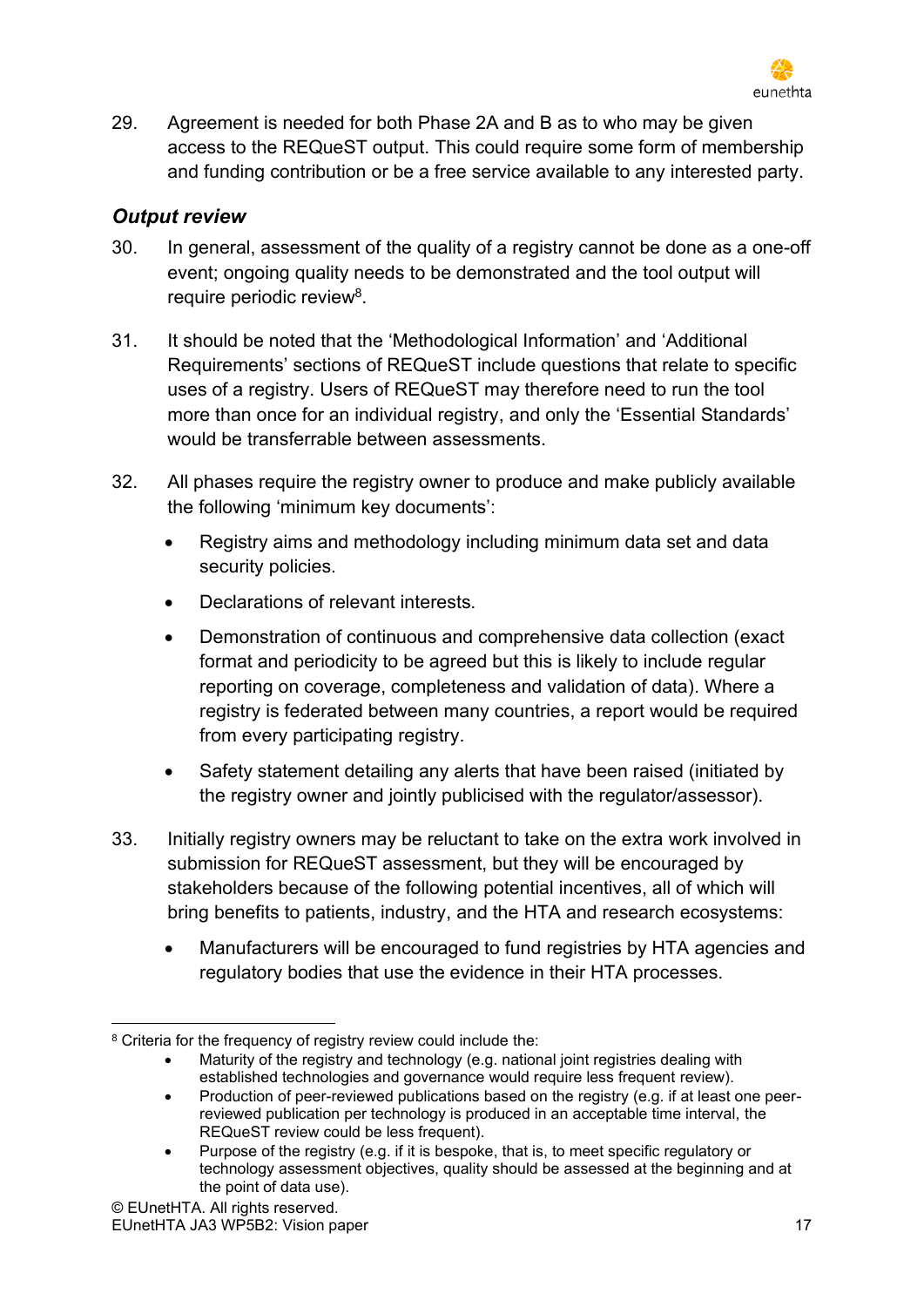

- Researchers and registry owners who comply with the requirements of REQueST could be recognised as producing high quality data and therefore be more likely to be successful in submitting reports for publication.
- Clinicians who use the data in audit work could be recognised by professional bodies to be compliant with Continuing Professional Development, Appraisal and Revalidation requirements.
- Organisations funding research will be supported by a mechanism that provides independent data quality assessment.
- Research ethics committees considering studies involving data submission to a registry will likewise be supported by information quality assurance.
- Patients will be reassured that HTA agencies and regulators use up-todate methods to develop evidence, monitor outcomes and provide them with complete information about new interventions.
- 34. These are possible supplementary benefits of the tool if fully implemented but the primary target of the tool is HTA agencies. Extra governance arrangements would be necessary for its use by professional bodies, research funders and other potential users.

# <span id="page-17-0"></span>**Proposed interim arrangements pending full implementation of the vision**

35. Once launched, it will be important to gather data on how the REQueST tool is used by which organisations, and to receive feedback on its utility and applicability. Online questionnaires or other activities (steering committees etc.) may be required to further refine and validate the tool before full implementation. This activity will need to be carried out within the existing resource level for EUnetHTA WP5B during the JA3 project lifetime, but such monitoring information will be the responsibility of the REQueST host organisation once the arrangements described in this vision paper are in place.

# <span id="page-17-1"></span>**Conclusion**

- 36. The REQueST tool has the potential to become a valuable element in the effective use of registry data by HTA agencies.
- 37. For the tool's potential to be realised it needs to be supported by an infrastructure that provides for a) operational delivery, b) quality oversight, governance, methodological maintenance and development c) ownership and advocacy and d) funding.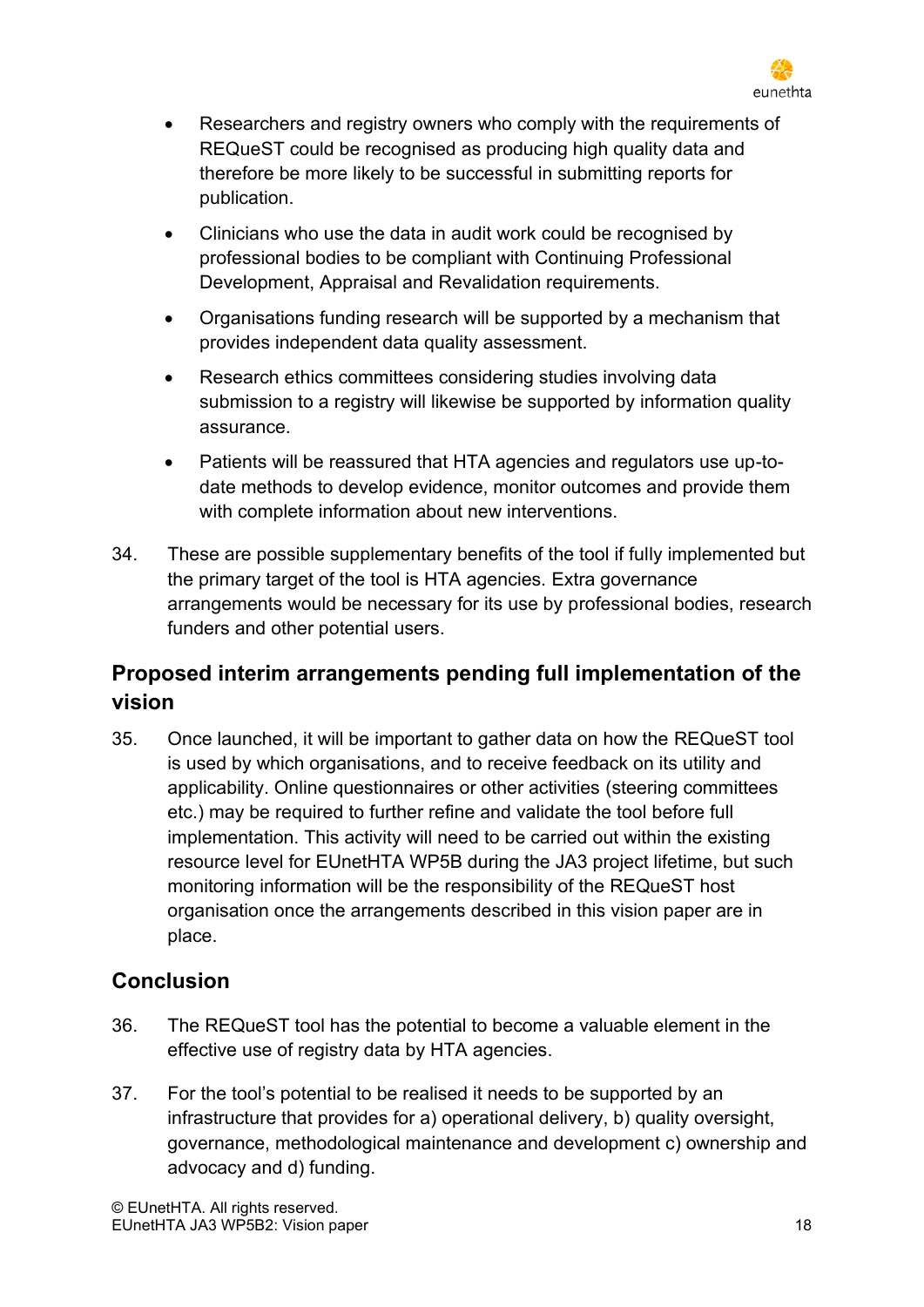

38. These components should develop progressively through phases which can be independent between each category to ensure the widest possible support for this important project.

# <span id="page-18-0"></span>**Next steps**

39. REQueST will be piloted until the end of JA3, at which point the ownership and continued development of the tool will be agreed.

# <span id="page-18-1"></span>**References**

- (1) Zaletel M, Kralj MM (Eds) (2015). Methodological guidelines and recommendations for efficient and rational governance of patient registries. National Institute of Public Health, Ljubljana.
- (2) Mandeville KL, Valentic M, Ivankovic D, Pristas I; Long J, Patrick HE (2018). Quality assurance of registries for health technology assessment. International Journal of Technology Assessment in Health Care. 34(4): 360-7.
- (3) Epidemiology France. Lexicon. Available at: [https://epidemiologie-France.aviesan.fr/en/epidemiology/resources/lexicon](https://epidemiologie-france.aviesan.fr/en/epidemiology/resources/lexicon)
- (4) International Medical Device Regulators Forum (2016). Principles of international system of registries linked to other data sources and tools. Available at: [http://www.imdrf.org/docs/imdrf/final/technical/imdrf-tech-160930-principles](http://www.imdrf.org/docs/imdrf/final/technical/imdrf-tech-160930-principles-system-registries.pdf)[system-registries.pdf](http://www.imdrf.org/docs/imdrf/final/technical/imdrf-tech-160930-principles-system-registries.pdf)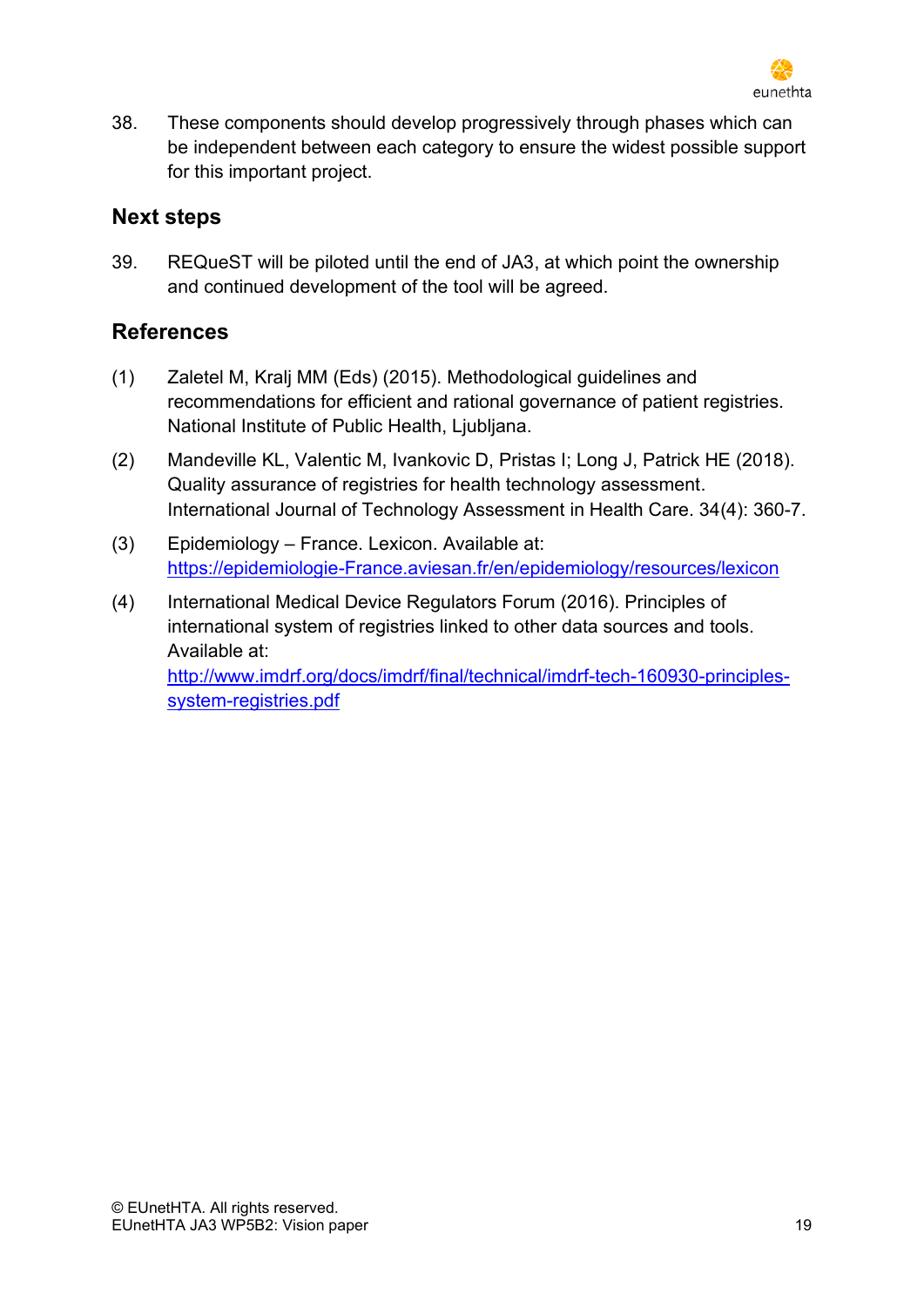

# <span id="page-19-1"></span><span id="page-19-0"></span>**Appendix A: Brief overview of the Registry Evaluation and Quality Standards Tool (REQueST)**

The REQueST tool supporting the use of registries in health technology assessment (HTA) has been developed by activity centre partners in support of the European network for Health Technology Assessment Joint Action Work Package 5B Strand 2 work.

REQueST will support consistent evaluation of the suitability of registries for HTA, and address concerns about the reliability of registry data for use in HTA. The tool uses criteria and standards published in existing guidelines, frameworks and projects, as well as several newly developed criteria.

The tool is designed to be used in 3 steps (see the 'Instructions for use' worksheet in REQueST for further information on how to complete the tool).

### **A) Methodological Information - Screen for registries whose data and methodology match the requirements of the HTA/regulatory study or research question(s)**

'Methodological Information' refers to the research methodology and which information is collected (research question, protocol and observational methods). This section provides an opportunity for the HTA agency to gather information about the data collected by the registry. Methodological information will be used to assess whether a registry is ready and able to answer a specific research question. There are 8 'Methodological Information' items covering the following areas:

- Type of registry
- Use for registry-based studies and previous publications
- Geographical and organisational setting
- Duration
- Size
- Inclusion and exclusion criteria
- Follow-up
- **Confounders**

### **B) Essential Standards - Assessment of registry governance to assure general data quality and protection**

'Essential Standards' are the minimum requirements for every registry. They are essential elements of good practice and evidence quality that can be used in the evaluation of the registry. Unless all essential criteria are demonstrably fulfilled, the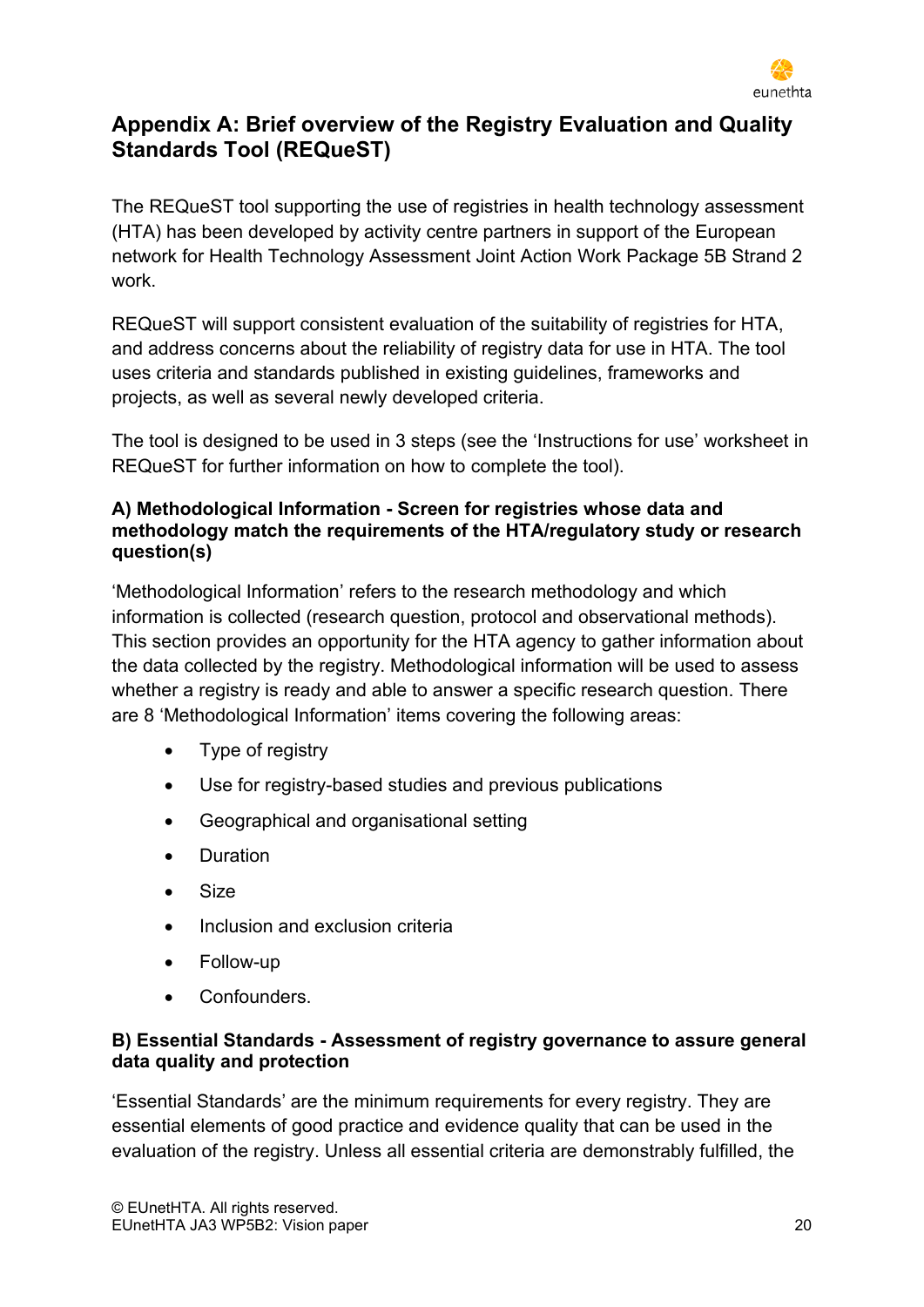

HTA agency should not use the registry for evidence evaluation. There are 12 'Essential Standards' items covering the following areas:

- Registry aims and methodology
- Governance
- Informed consent
- Data dictionary
- Minimum data set
- Standard definitions, terminology and specifications
- Data collection
- Quality assurance
- Data cleaning
- Missing data
- Financing
- Protection, security and safeguards.

### **C) Additional Requirements - Specific requirements for the evidence questions**

'Additional Requirements' are elements of good practice and evidence quality which are not always practical or feasible to achieve but are useful to consider in planning and evaluating registries. Evaluation of the 'Additional Requirements' depends on the requirements of an individual HTA agency and the specific context or registry use (e.g. an international collaboration on data collection will require registry interoperability). There are 3 'Additional Requirements' items covering the following areas:

- Interoperability and readiness for data linkage
- Data sources
- Ethics.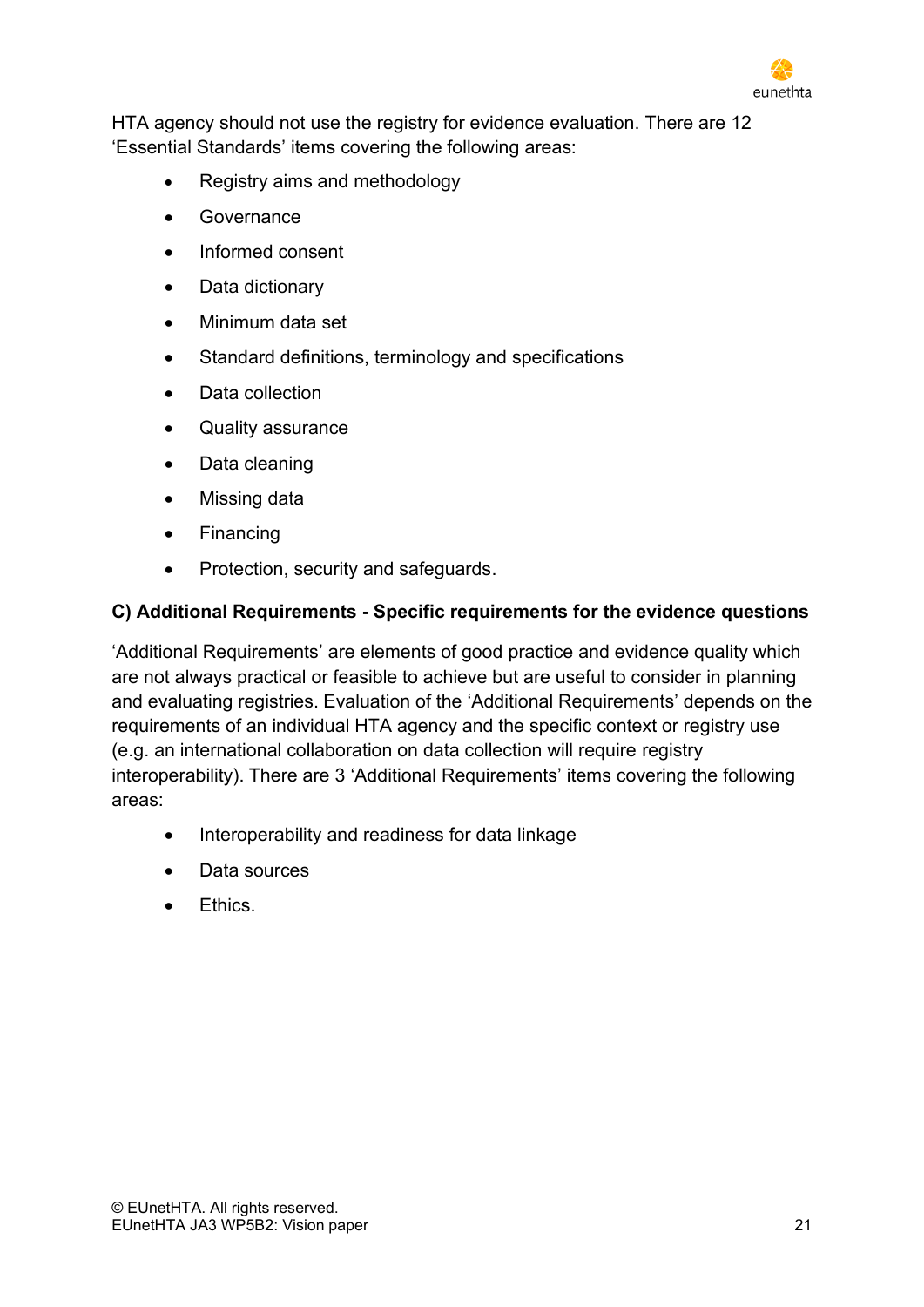

# <span id="page-21-0"></span>**Appendix B: Initiatives involving collaborative data collection and quality assurance**

The [European Medicines Agency](https://www.ema.europa.eu/en/human-regulatory/post-authorisation/patient-registries) (EMA) has set up an initiative to make better use of existing registries and facilitate the establishment of high quality new registries if none provide an adequate source of post-authorisation data for regulatory decision making. Launched in September 2015, it explores ways of expanding the use of patient registries by introducing and supporting a systematic and standardised approach to their contribution to the benefit-risk evaluation of medicines within the European Economic Area.

The [European Network of Centres for Pharmacoepidemiology and](http://www.encepp.eu/structure/index.shtml) 

[Pharmacovigilance](http://www.encepp.eu/structure/index.shtml) (ENCePP) is a network coordinated by the [EMA.](http://www.ema.europa.eu/ema/) The members of this network (the ENCePP partners) are public institutions and contract research organisations (CROs) involved in research in pharmacoepidemiology and pharmacovigilance.

ENCePP aims to strengthen the monitoring of the benefit-risk balance of medicinal products in Europe by:

- Facilitating the conduct of high quality, multicentre, independent postauthorisation studies (PAS) with a focus on observational research.
- Bringing together expertise and resources in pharmacoepidemiology and pharmacovigilance across Europe and providing a platform for collaborations.
- Developing and maintaining methodological standards and governance principles for research in pharmacovigilance and pharmacoepidemiology.

Its key outputs are:

- [Database of Research Resources:](http://www.encepp.eu/encepp/resourcesDatabase.jsp) A publicly accessible index of available European research resources.
- [Code of Conduct:](http://www.encepp.eu/code_of_conduct/index.shtml) A set of rules and principles for pharmacoepidemiology and pharmacovigilance studies to promote transparency and scientific independence throughout the research process.
- [Checklist for Study Protocols:](http://www.encepp.eu/standards_and_guidances/checkListProtocols.shtml) A tool to promote the quality of studies.
- [Guide on Methodological Standards in Pharmacoepidemiology:](http://www.encepp.eu/standards_and_guidances/methodologicalGuide.shtml) A resource for methodological guidance in pharmacoepidemiology.

The Registry [of Patient Registries](https://patientregistry.ahrq.gov/about/) (RoPR) was established by the Agency for Healthcare Research and Quality (AHRQ) to complement ClinicalTrials.gov by providing additional registry-specific data elements.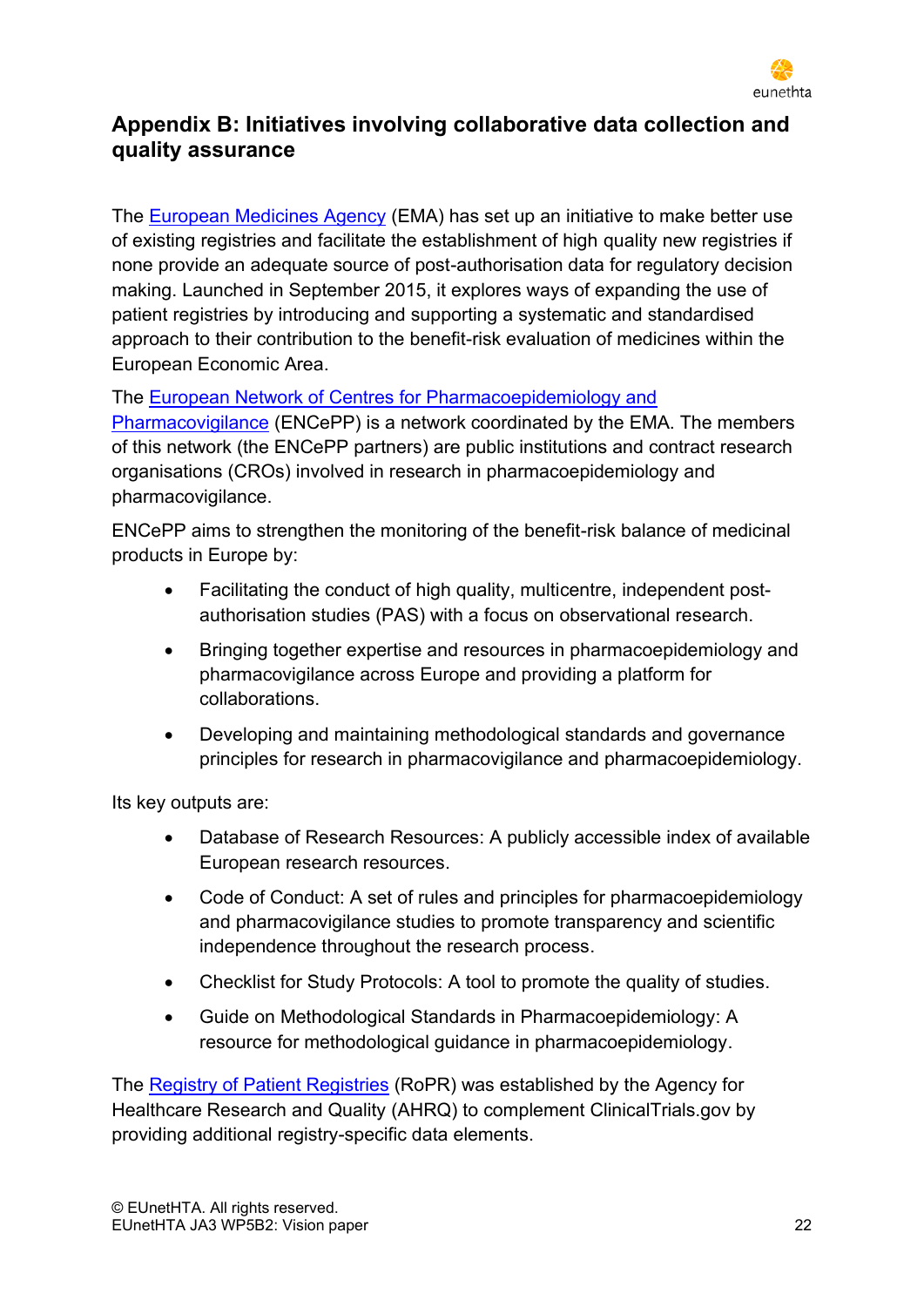

It aimed to promote collaboration, reduce redundancy, and improve transparency among registry holders.

The RoPR data entry system allowed registry owners to provide information about the following:

- Classification and purpose: The type of registry and its purpose.
- Contact and conditions of access: Circumstances under which the registry can be contacted, and contact information for those interested in collaboration, participation and/or data access.
- Progress reports: Includes information about the growth of the registry and any relevant references to available progress reports.
- Common data elements: Descriptions of registry-specific standards, scales, instruments, and measures.

RoPR did not quality assure the registries that it listed. Funding of the RoPR project ended in April 2019. AHRQ is currently seeking a collaborator to re-launch the RoPR.

The Registry [of Registries](http://parent-ror.eu/#/registries) (RoR) was developed as part of the PARENT initiative. It is a web-based service designed to facilitate:

- Collection and access to reliable and up-to-date information about patient registry metadata.
- Efficient use of resources in setting-up and managing patient registries.
- Cross-border exchange of registry data for research and public health in the EU by establishing interoperability standards in data exchange.

RoR does not quality assure the registries that it lists.

The [Integrated Research Application System](https://www.myresearchproject.org.uk/) (IRAS) is a single system for applying for permissions and approvals for health and social care/community care research in the UK. It enables:

- Users to enter information about projects in order to apply for permissions and approvals.
- Appropriate information submission through filters to ensure correct document collection and collation.
- Project leads to meet regulatory and governance requirements.

[European Reference Networks](https://ec.europa.eu/health/ern_en) (ERNs) help professionals and centres of expertise in different countries to share knowledge. ERNs should:

• Apply EU criteria to tackle rare diseases requiring specialised care.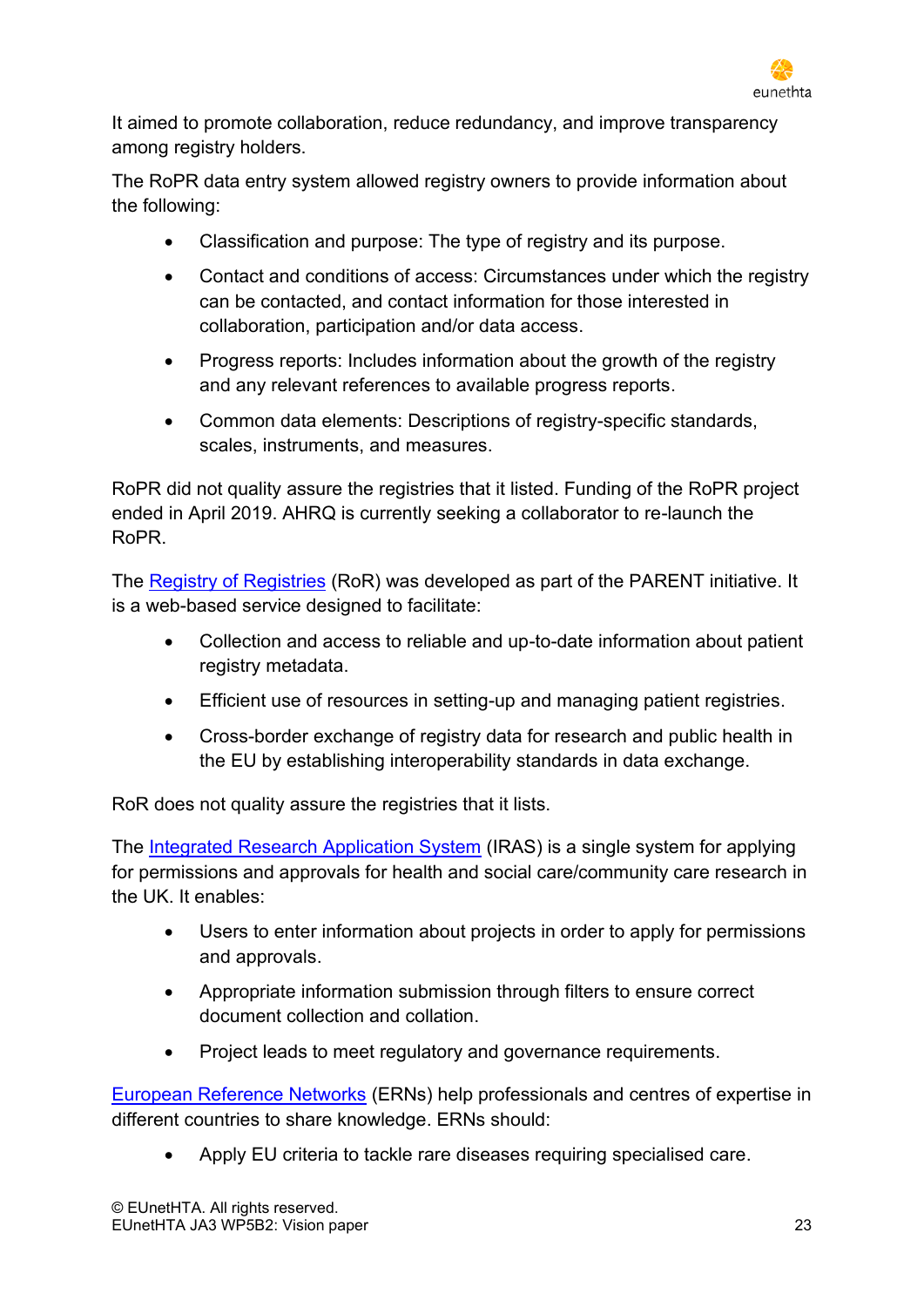

- Serve as research and knowledge centres treating patients from other EU countries.
- Ensure the availability of treatment facilities where necessary.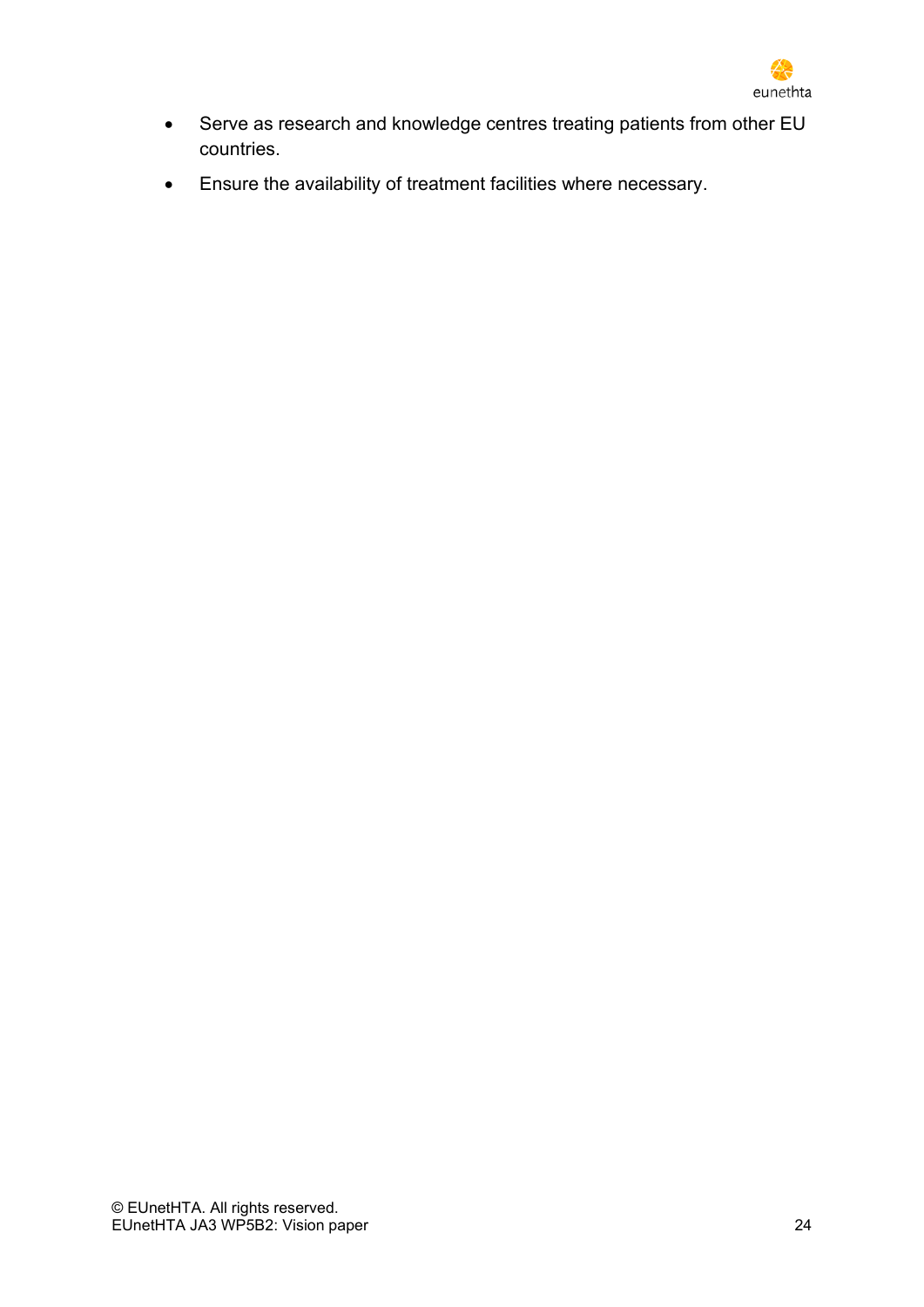

# <span id="page-24-0"></span>**Appendix C: Example declaration of interest and confidentiality undertaking (DOICU) form**



### **Declaration of Interest and Confidentiality Undertaking (DOICU) Form**

The undersigned,

Title:

Family name:

Given name:

Email address:

Organisation/Institution: <Enter 'none' if this point does not apply>

Address (street):

Postal code:

Town/city (country):

EUnetHTA Partner/Associate organisation or institution: Yes  $\Box$  No  $\Box$ 

Provided the following information to the best of his/her knowledge and belief.

#### **SECTION 1. DECLARATION OF INTERESTS**

*Please provide details on your affiliations as far as three (3) years back from the time of filling the form and up until present. The DOICU form is valid for one (1) year. Please provide a new DOICU form after expiration of the validity.*

*If you choose the tick box 'NO' it means that you have no interest to declare at all. In case of potential interest to declare, please choose 'YES' and specify. Declaration of potential conflicts of interest does not automatically lead to an exclusion from the task, but to the evaluation on an individual level by the EUnetHTA COI Committee.*

*In case of potential interests that were not declared by the individual but become visible during the evaluation process, the respective individual can be excluded from the task. The decision on the exclusion of an individual from the task will be taken on an individual level by the EUnetHTA COI Committee.*

#### **1. CURRENT PROFESSIONAL ACTIVITY/ACTIVITIES**

Description of the current professional activity/activities: *Please provide a brief description of your current professional activity/activities. If professional activity/activities do not apply, please specify.*

© EUnetHTA. All rights reserved. EUnetHTA JA3 WP5B2: Vision paper 25 From Month/Year to Month/Year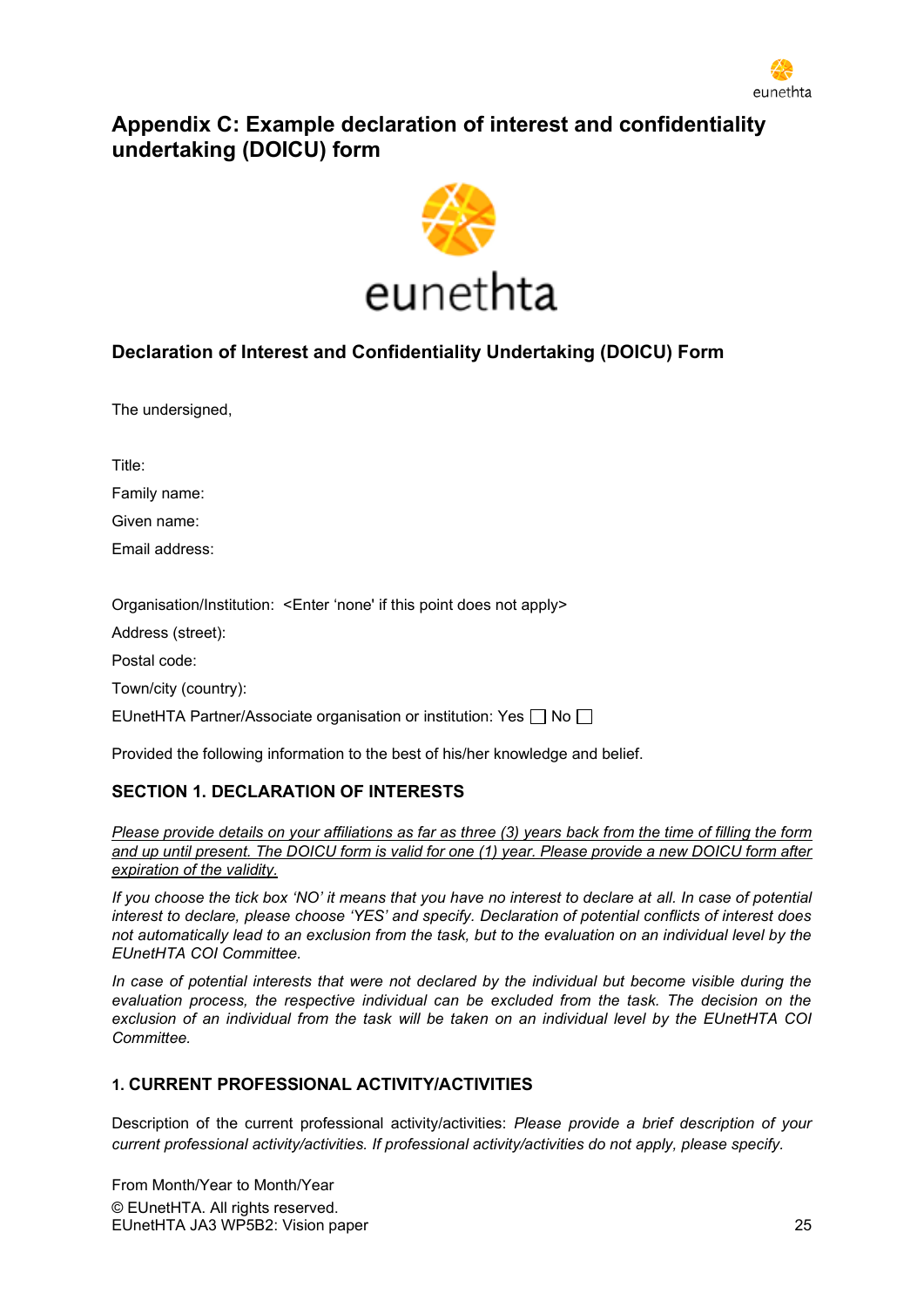

#### **2. TABLES OF INTERESTS**

#### **2.1 Employment with a Company/Institution**

<'Employment with a company/institution' means any form of occupation, part-time or full-time, paid or unpaid, in the company/institution.>

**For the purpose of this form, a company/institution means any legal or natural person whose focus is to research, develop, manufacture, market, and/or distribute medicinal products and/or medical devices. This includes companies/institutions to which activities relating to the research, development, manufacturing, marketing, and maintenance of medicinal products and/or medical devices (which might also be carried out in-house) are outsourced on a contract basis.**

**Contract research organisations (CRO) or consultancy companies providing advice or services relating to the above activities also fall under this definition of company/institution, given the remit of this form.**

*Employment with professional/clinical/patient organisations should be declared in 2.6.*

*Please provide for each company/institution you are/were employed at the information about your role/function, with which products and therapeutic indications (together with the name of the respective manufacturers) you were involved, and the relevant time period.*



**If 'YES', please provide details below:**

| Company/<br><b>Institution</b> | <b>Role/Function</b> | <b>Product, Therapeutic Indication,</b><br><b>Manufacturer</b> | <b>Time Period</b><br><b>MM/YYYY - MM/YYYY</b>  |
|--------------------------------|----------------------|----------------------------------------------------------------|-------------------------------------------------|
|                                |                      |                                                                | <please add="" more="" rows<="" th=""></please> |
|                                |                      |                                                                | if needed>                                      |

#### **2.2 Consultancy**

<'Consultancy' means provision of advice (including training on a one-to-one basis, preparation of HTA reports or HTA submission) to a company/institution (as defined in 2.1), regardless of contractual arrangements or any form of remuneration. Furthermore, advice on behalf of a public Health Technology Assessment body should be declared.>

*Employment with CROs or consultancy companies should be declared in section 2.1. Employment with professional/clinical/patient organisations should be declared in 2.6.*

*Please state for each company/institution you provide/provided advice to, the information about your role/function, with which products and therapeutic indications (together with the name of the respective manufacturers) you were involved, and the relevant time period. Please state if the consultancy was associated with contractual arrangements or any form of remuneration.*

|                    | es |
|--------------------|----|
| <b>Consultancy</b> |    |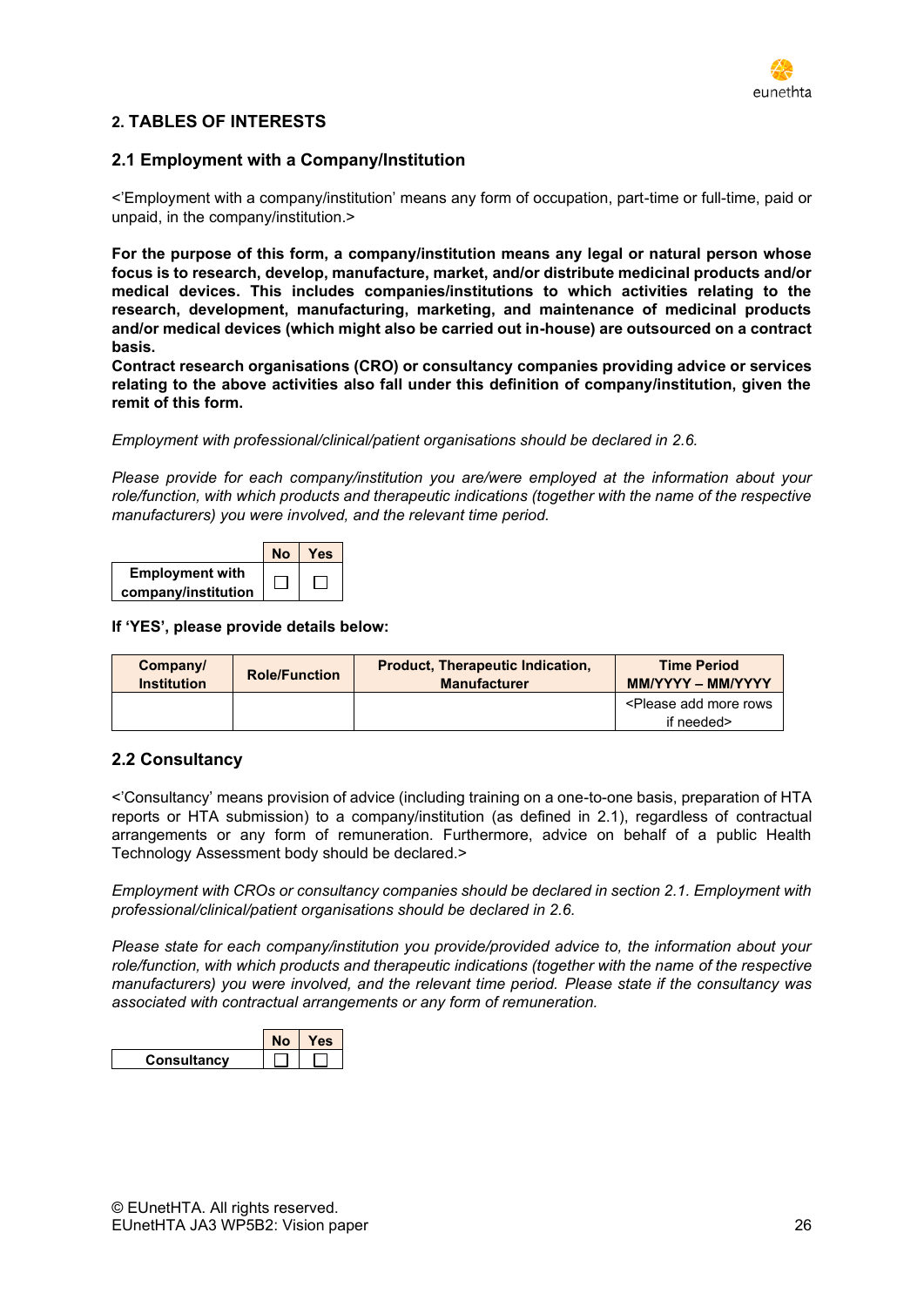

**If 'YES', please provide details below:**

| Company/<br><b>Institution</b>                         | <b>Role/Function</b> | <b>Product, Therapeutic</b><br><b>Indication, Manufacturer</b> | <b>Contractual</b><br>arrangements/<br>remuneration<br>(amount if<br>applicable) | <b>Time Period</b><br>MM/YYYY-<br><b>MM/YYYY</b> |
|--------------------------------------------------------|----------------------|----------------------------------------------------------------|----------------------------------------------------------------------------------|--------------------------------------------------|
| <please add<br="">more rows if<br/>needed&gt;</please> |                      |                                                                |                                                                                  |                                                  |

### **2.3 Strategic Advisory Role**

<'Strategic advisory role' means participation (with a right to vote on/influence the outputs) in a(n) (scientific) advisory board/steering committee with the role of providing advice/expressing opinions on the (future) strategy, direction, or development activities of a company/institution (as defined in 2.1), either in terms of general strategy or product related strategy, regardless of contractual arrangements or any form of remuneration.>

*Please state for each company/institution you have/had a strategic advisory role to, the information about your role/function, with which products and therapeutic indications (together with the name of the respective manufacturers) you were involved, and the relevant time period. Please state if the strategic advisory role was associated with contractual arrangements or any form of remuneration.*

|                                | NΩ | Yes |
|--------------------------------|----|-----|
| <b>Strategic advisory role</b> |    |     |

#### **If 'YES', please provide details below:**

| Company/<br><b>Institution</b>                         | <b>Role/Function</b> | <b>Product, Therapeutic</b><br><b>Indication, Manufacturer</b> | Contractual<br>arrangements/<br>remuneration<br>(amount if<br>applicable) | <b>Time Period</b><br><b>MM/YYYY -</b><br><b>MM/YYYY</b> |
|--------------------------------------------------------|----------------------|----------------------------------------------------------------|---------------------------------------------------------------------------|----------------------------------------------------------|
| <please add<br="">more rows if<br/>needed&gt;</please> |                      |                                                                |                                                                           |                                                          |

#### **2.4 Principal Investigator**

<'Principal investigator (/Co-Principal investigator)' means an investigator with the responsibility for the coordination of investigators at different centres participating in a multicentre sponsored trial, or the leading investigator of a monocentre sponsored trial, or the coordinating (principal) investigator signing the clinical study report. For the purposes of this form, a sponsor/instigator is a company/institution as defined in 2.1. Involvement in Data Monitoring Committees should be included in this section.>

*Please state for each study you are/were a principal investigator (/Co-Principal investigator), the information about your role/function, with which products and therapeutic indications (together with the name of the respective manufacturers) you were involved, and the relevant time period.*

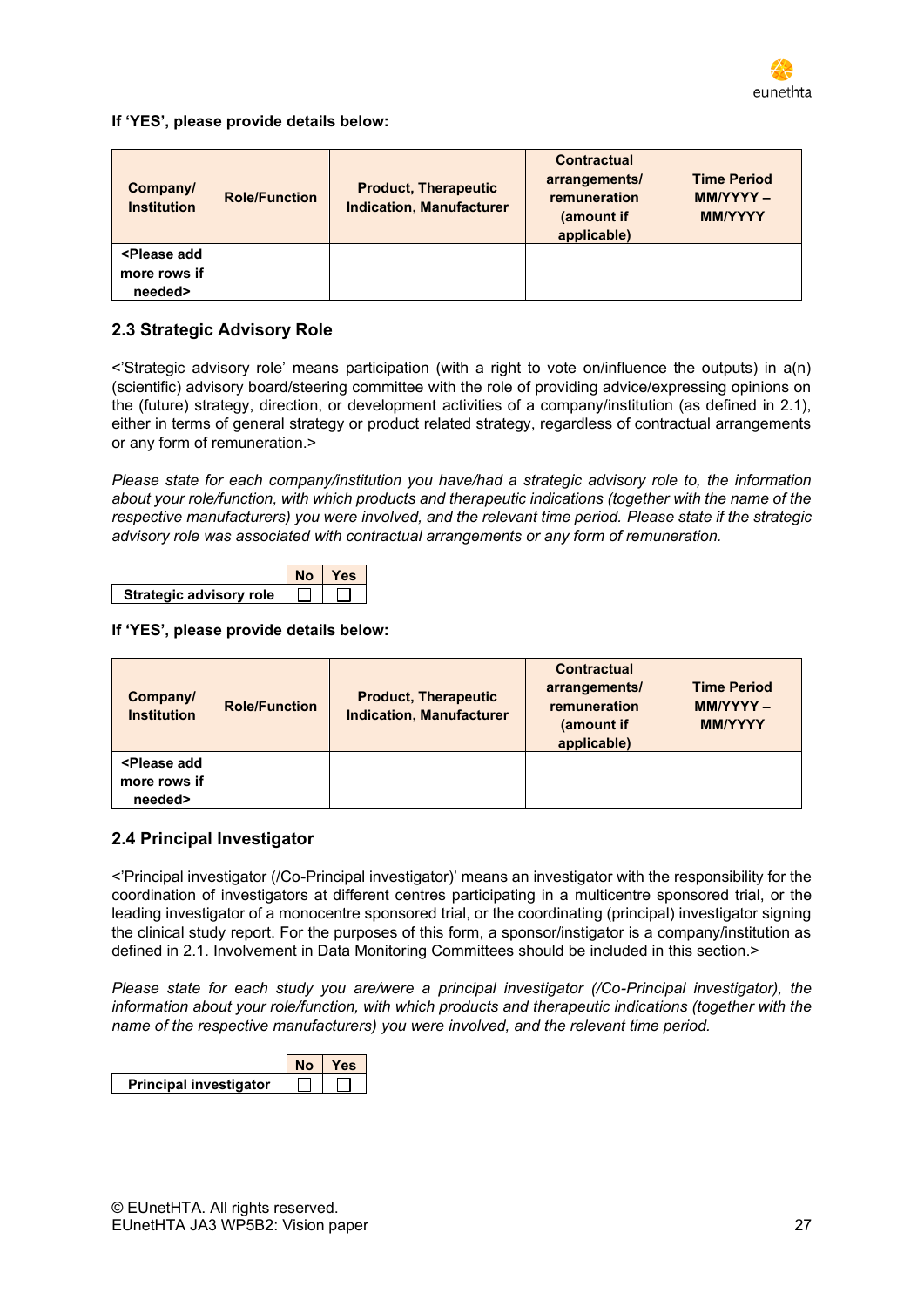

**If 'YES', please provide details below:**

| <b>Study</b>                                               | <b>Role/Function</b> | Product, Therapeutic Indication,<br><b>Manufacturer</b> | <b>Time Period</b><br><b>MM/YYYY - MM/YYYY</b> |
|------------------------------------------------------------|----------------------|---------------------------------------------------------|------------------------------------------------|
| <please add<="" td=""><td></td><td></td><td></td></please> |                      |                                                         |                                                |
| more rows if                                               |                      |                                                         |                                                |
| needed>                                                    |                      |                                                         |                                                |

#### **2.5 Investigator**

<'Investigator' means an investigator involved in a sponsored trial at a specific trial site who can be the responsible lead investigator of the trial at that specific site or a member of the clinical trial team who performs critical trial related procedures and makes important trial related decisions. For the purpose of this form, a sponsor/instigator is a company/institution as defined in 2.1.>

*Please state for each study you are/were an investigator, the information about your role/function, with which products and therapeutic indications (together with the name of the respective manufacturers) you were involved, and the relevant time period.*



#### **If 'YES', please provide details below:**

| <b>Study</b>                                               | <b>Role/Function</b> | <b>Product, Therapeutic Indication,</b><br><b>Manufacturer</b> | <b>Time Period</b><br><b>MM/YYYY - MM/YYYY</b> |
|------------------------------------------------------------|----------------------|----------------------------------------------------------------|------------------------------------------------|
| <please add<="" td=""><td></td><td></td><td></td></please> |                      |                                                                |                                                |
| more rows if                                               |                      |                                                                |                                                |
| needed>                                                    |                      |                                                                |                                                |

#### **2.6 Professional/Clinical/Patient Organisations**

<'Professional/clinical/patient organisations' means any sort of organisation/institution in the healthcare sector that represents healthcare professionals and/or patient views. For the purpose of this form, a sponsor/instigator is a company/institution as defined in 2.1.>

*Please state for each organisation/institution you are/were a member/staff, the information about your role/function, the respective sources of their funding, the percentage of sponsoring by companies/institutions (separate as well as the overall funding), and the relevant time period.*



**If 'YES', please provide details below:**

| Organisation/<br><b>Institution</b>                    | Role/<br><b>Function</b> | <b>Sources of Funding</b> | Percentage of<br>sponsoring (separate,<br>overall funding) | <b>Time Period</b><br>$MMYYYY -$<br><b>MM/YYYY</b> |
|--------------------------------------------------------|--------------------------|---------------------------|------------------------------------------------------------|----------------------------------------------------|
| <please add<br="">more rows if<br/>needed&gt;</please> |                          |                           |                                                            |                                                    |

#### **2.7 Financial Interests**

<'Financial interests' means any economic stake in a company/institution as defined in 2.1 including: 1) Holding of stocks and shares, stock options, equities, bonds and /or partnership interest in the capital

© EUnetHTA. All rights reserved. EUnetHTA JA3 WP5B2: Vision paper 28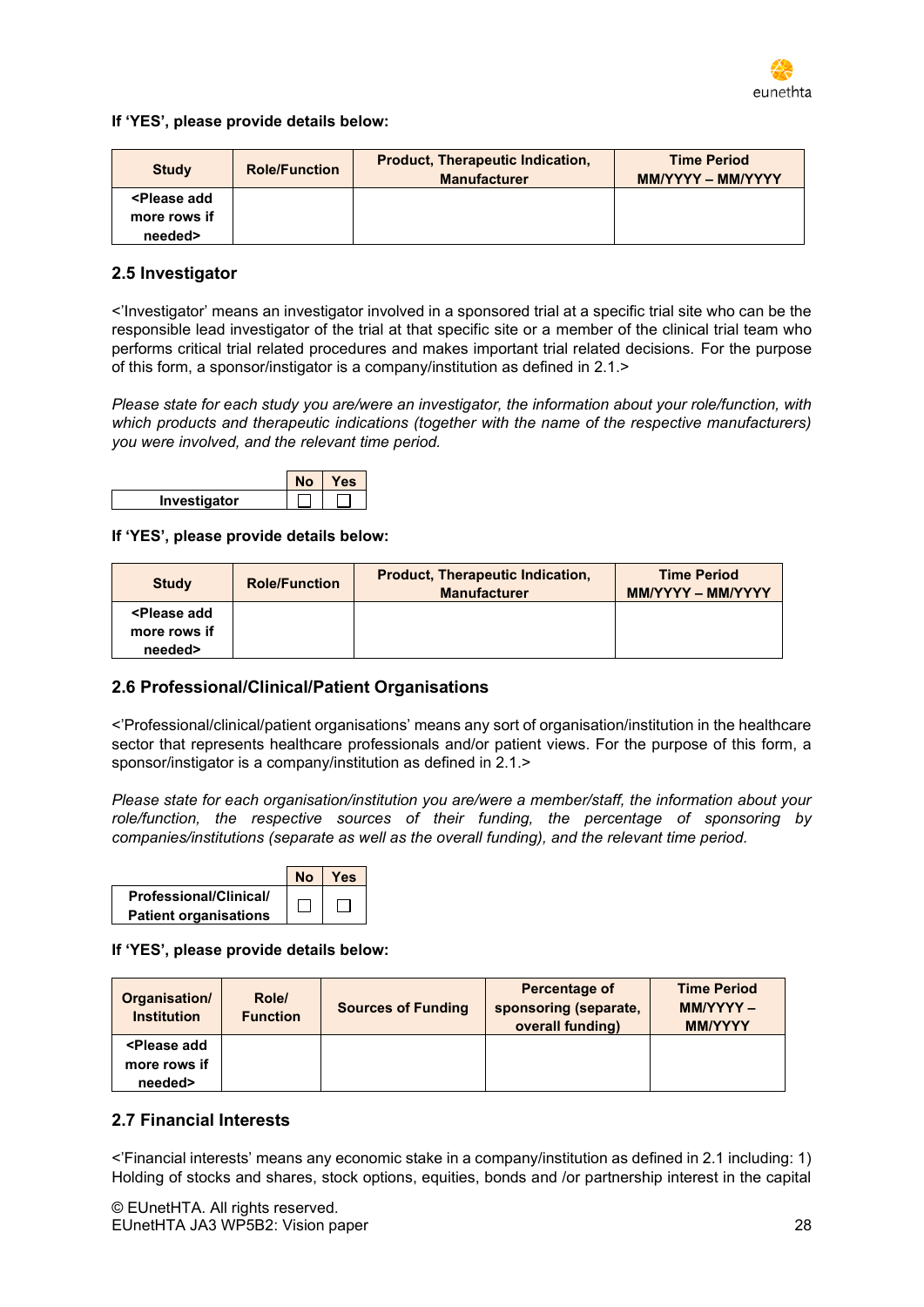

of a company/institution (as defined in 2.1); 2) Intellectual property rights including patents, trademarks, know-how and/or copyrights relating to a medicinal product/device owned by you or of which you are directly a beneficiary; 3) Compensation, fees, honoraria, salaries, grant or other funding (including rents, sponsorships and fellowships) paid by a company/institution (as defined in 2.1) to you in a personal capacity.>

*Please state for each company/institution the description of the financial interest and respective time period.*



#### **If 'YES', please provide details below:**

| <b>Company/Institution</b> | Description of the interest | <b>Time Period</b><br>MM/YYYY - MM/YYYY                  |
|----------------------------|-----------------------------|----------------------------------------------------------|
|                            |                             | <please add="" more="" rows<br="">if needed&gt;</please> |

#### **2.8 Grants and Funding**

<'Grants and funding' means any funding (other than compensation for services provided) received from a company/institution (as defined in 2.1) by an organisation/institution to which you belong, or for which you perform any kind of activity, and which is used to support any of your activities whether or not they are related to research work. Any other funding received by an organisation/institution to which you belong, or for which you perform any kind of activity, do not need to be declared.>

*Please state for each organisation/institution to which you belong, the purpose of the grant and funding, the names of the companies/institutions providing the grants and funding as well as the amount of the grants and funding and the relevant time period.*



**If 'YES', please provide details below:**

| Organisation/<br><b>Institution</b>                    | <b>Purpose of the</b><br>grant and<br>funding | <b>Company/Institution</b><br>providing the grants<br>and funding | <b>Amount of grants</b><br>and funding | <b>Time Period</b><br>$MMYYYY -$<br><b>MM/YYYY</b> |
|--------------------------------------------------------|-----------------------------------------------|-------------------------------------------------------------------|----------------------------------------|----------------------------------------------------|
| <please add<br="">more rows if<br/>needed&gt;</please> |                                               |                                                                   |                                        |                                                    |

#### **2.9 Conferences/Meetings/Presentations**

<'Conferences/Meetings/Presentations' means any sort of event where compensation, fees, honoraria, salaries, or other funding were paid by a company/institution (as defined in 2.1) to you in a personal capacity, including payment for or reimbursement of expenses directly related to conference/meeting/presentation attendance (i.e. accommodation and travel costs).>

*Please state for each event, the name/title and hosting organisation, the information about your role/function in that event, the time period it took place and a description of the interest including information on the company/institution responsible for the payment/reimbursement and the amount of payment/reimbursement. In case you gave a presentation at a conference/meeting, please indicate the title.*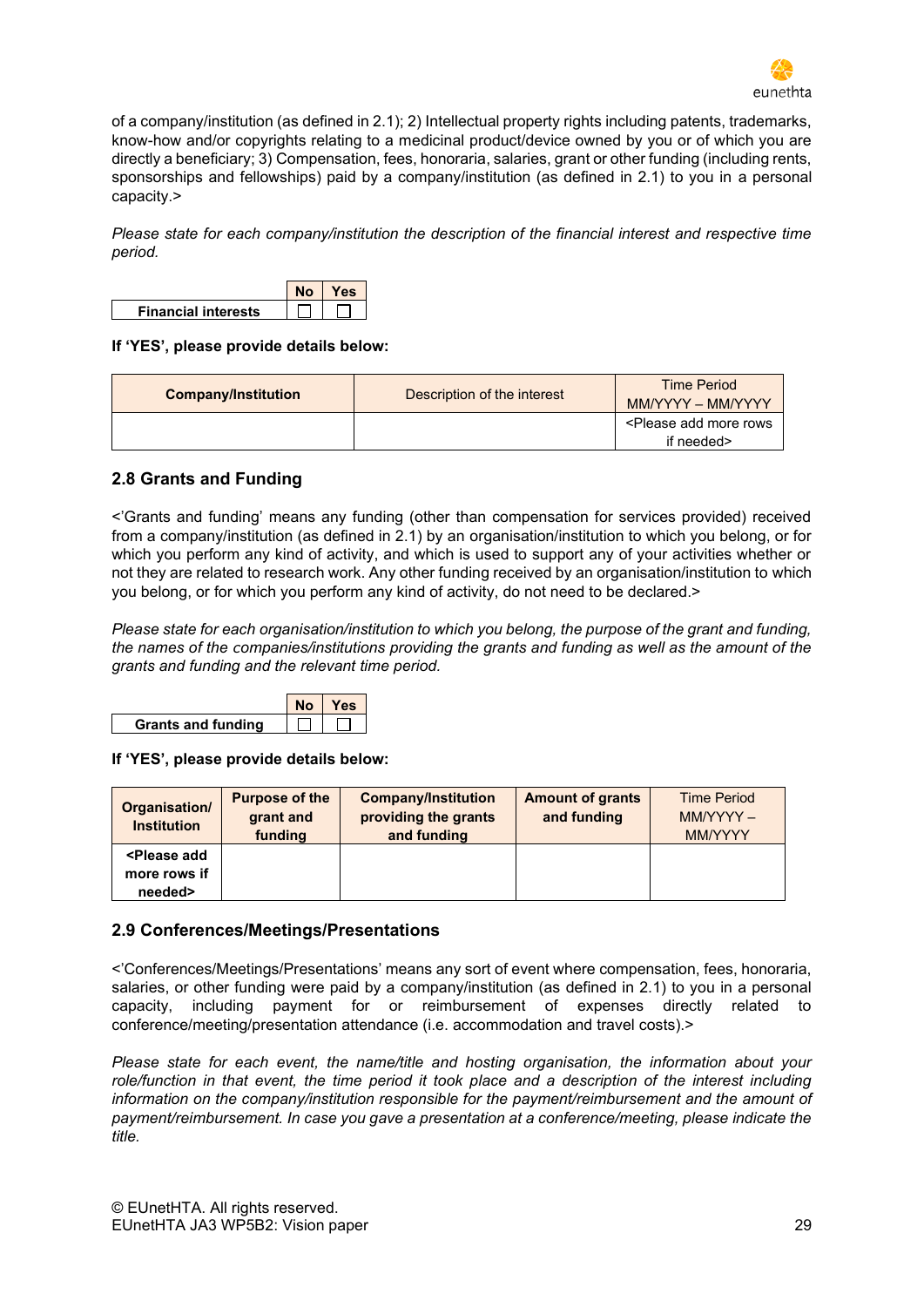

|                       | 'es |
|-----------------------|-----|
| Conferences/Meetings/ |     |
| <b>Presentations</b>  |     |

**If 'YES', please provide details below:**

| Name/Title<br>(Organiser)                              | <b>Role/Function</b> | <b>Description of interest</b><br>(company/institution, amount of<br>payment/reimbursement, title of<br>presentation (if applicable)) | <b>Time Period</b><br><b>MM/YYYY - MM/YYYY</b> |
|--------------------------------------------------------|----------------------|---------------------------------------------------------------------------------------------------------------------------------------|------------------------------------------------|
| <please add<br="">more rows if<br/>needed&gt;</please> |                      |                                                                                                                                       |                                                |

#### **2.10 Any other interest**

*Please state any other interests you might have that were not declared in the tables above.*

#### **3. FAMILY AND HOUSEHOLD MEMBERS INTERESTS**

Please indicate if any family<sup>9</sup>, partners, and/or household member<sup>10</sup> of yours has one or more of the following interests $11$ :

|                                                                             | <b>No</b>      | <b>Yes</b> |                                                                                                                                                      |
|-----------------------------------------------------------------------------|----------------|------------|------------------------------------------------------------------------------------------------------------------------------------------------------|
| <b>Employment with a</b><br><b>Company/Institution</b>                      | П              |            | <if a="" as<br="" description="" detail="" level="" of="" please="" provide="" same="" the="" with="" yes,="">per the table(s) of interests&gt;</if> |
| <b>Consultancy</b>                                                          | $\mathbb{R}^n$ |            | <if a="" as<br="" description="" detail="" level="" of="" please="" provide="" same="" the="" with="" yes,="">per the table(s) of interests&gt;</if> |
| <b>Strategic Advisory</b><br><b>Role</b>                                    |                |            | <if a="" as<br="" description="" detail="" level="" of="" please="" provide="" same="" the="" with="" yes,="">per the table(s) of interests&gt;</if> |
| <b>Principal</b><br><b>Investigator</b>                                     |                |            | <if a="" as<br="" description="" detail="" level="" of="" please="" provide="" same="" the="" with="" yes,="">per the table(s) of interests&gt;</if> |
| Investigator                                                                |                |            | <if a="" as<br="" description="" detail="" level="" of="" please="" provide="" same="" the="" with="" yes,="">per the table(s) of interests&gt;</if> |
| <b>Professional/</b><br>Clinical/<br><b>Patient</b><br><b>Organisations</b> |                |            | <if a="" as<br="" description="" detail="" level="" of="" please="" provide="" same="" the="" with="" yes,="">per the table(s) of interests&gt;</if> |
| <b>Financial Interests</b>                                                  | П              |            | <if a="" as<br="" description="" detail="" level="" of="" please="" provide="" same="" the="" with="" yes,="">per the table(s) of interests&gt;</if> |
| <b>Grants and Funding</b>                                                   | $\mathbf{I}$   |            | <if a="" as<br="" description="" detail="" level="" of="" please="" provide="" same="" the="" with="" yes,="">per the table(s) of interests&gt;</if> |
| Conferences/<br>Meetings/<br><b>Presentations</b>                           |                |            | <if a="" as<br="" description="" detail="" level="" of="" please="" provide="" same="" the="" with="" yes,="">per the table(s) of interests&gt;</if> |

<sup>9</sup> First degree family member.

<sup>&</sup>lt;sup>10</sup> Household member is a person living at the same address as the individual who signs the DOICU form.

<sup>&</sup>lt;sup>11</sup> See above for the definitions of employment, consultancy etc.

<sup>©</sup> EUnetHTA. All rights reserved.

EUnetHTA JA3 WP5B2: Vision paper 30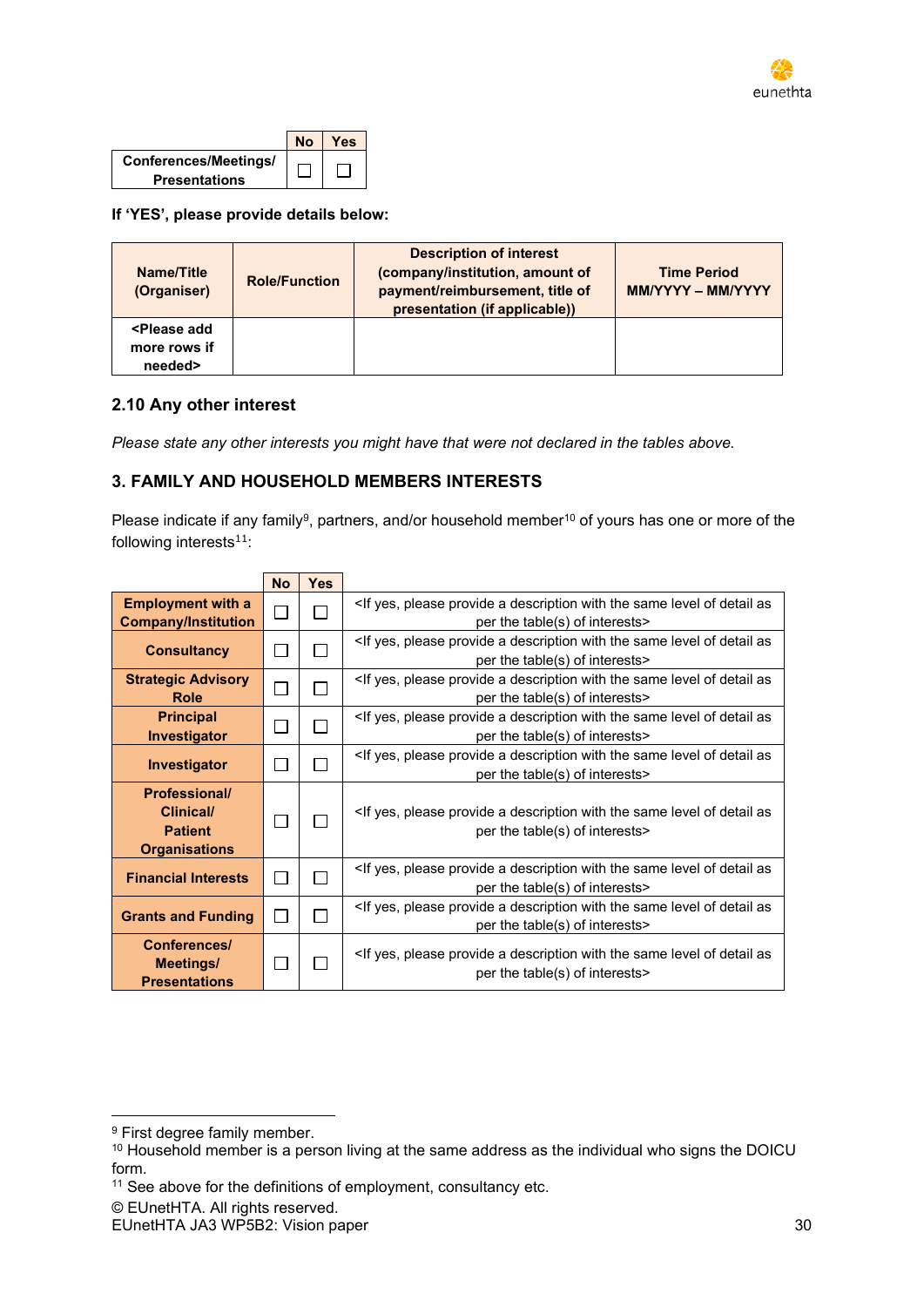

#### **DISCLAIMER**

- a. **Review by EUnetHTA COI (Conflict of Interest) Committee:** The data provided by the individual in the DOICU form (including related annex and supporting documents) will be reviewed by the EUnetHTA COI Committee;
- b. **Review by national authorities:** Additionally, the provided data will be made available for all partner organisations and members of EUnetHTA that have HTA implementing authority, for the purpose of reviewing the provided information against national provisions that need to be taken into consideration additionally to the guidelines and assessment of the EUnetHTA COI Committee. The information will be shared at the same time as with the EUnetHTA COI Committee. Findings by these partners must be shared with the EUnetHTA COI Committee by a fixed deadline to be included in the deliberations of the EUnetHTA COI Committee;
- c. **Additional verification:** The EUnetHTA COI Committee can undertake additional research on the validity of the data provided by an individual and specifically can try to verify if no conflict exists beyond the data provided by the individual in the DOICU form;
- d. **Decision:** Based on the data provided in the DOICU and possible additional findings the EUnetHTA COI Committee takes a decision on whether a conflict of interest exists that qualifies as critical and hence excludes the relevant individual from participating in the planned activity;
- e. **Information of findings and decision:** The EUnetHTA COI Committee will inform the individual about all their findings (and provided information from relevant individual EUnetHTA partner organisations and members received by the applicable deadline). The individual will be informed about the decision of the EUnetHTA COI Committee and the reasoning for the provided decision;
- f. **Storage of data:** The data provided by the individual and any additional findings made by the EUnetHTA COI Committee will be stored permanently in relation to the specific activity the DOICU was originally requested for, regardless whether the individual is considered as appropriate or to be excluded due to conflict of interest;
- g. **Publication of data:** The individual's data provided can be made publicly available in parts or full depending on national and regional requirements of individual jurisdictions that are represented in the EUnetHTA consortium;
- h. **Positive list:** Provided data will only be made publicly available in cases where an individual's input is actually used or of relevance in a procedure. If a conflict of interest is considered to be of substantial nature and hence prohibiting the participation of the individual in the planned activity, the submitted data will not be published;
- i. **Completeness of data:** The individual testifies that he/she provided all requested information to the best of his/her knowledge and does not withhold any information that would have influence over establishing a conflict of interest in the specific case;
- j. **Indemnification for false or incomplete reporting:** The individual will indemnify any loss made due to false or incomplete statements;
- k. **Reminder to update DOICU:** The individual agrees to receive an automatic reminder to update his/her provided DOICU prior to expiration of the form provided;
- l. **Expiration:** The provided DOICU form expires after a specific period mentioned in the form and based on the signature date of the individual;
- m.**Renewal in case of changes or expiration:** A renewal of the information for conflict of interest needs to be submitted promptly by the individual in case of any occurring changes regarding the stated conflict of interest in the DOICU form and where the engagement of the individual surpasses the expiration date of the originally submitted form. Such renewal needs to take into consideration all additional data that have come to light since the original DOICU form was signed. In particular, attention will be payed to the acquisition of any additional interests by the individual (e.g. consultancy arrangements, etc.).

Place:

Date:

Signature: <Please return a Word version of the completed DOICU form together with a signed and scanned version of the completed DOICU form.)>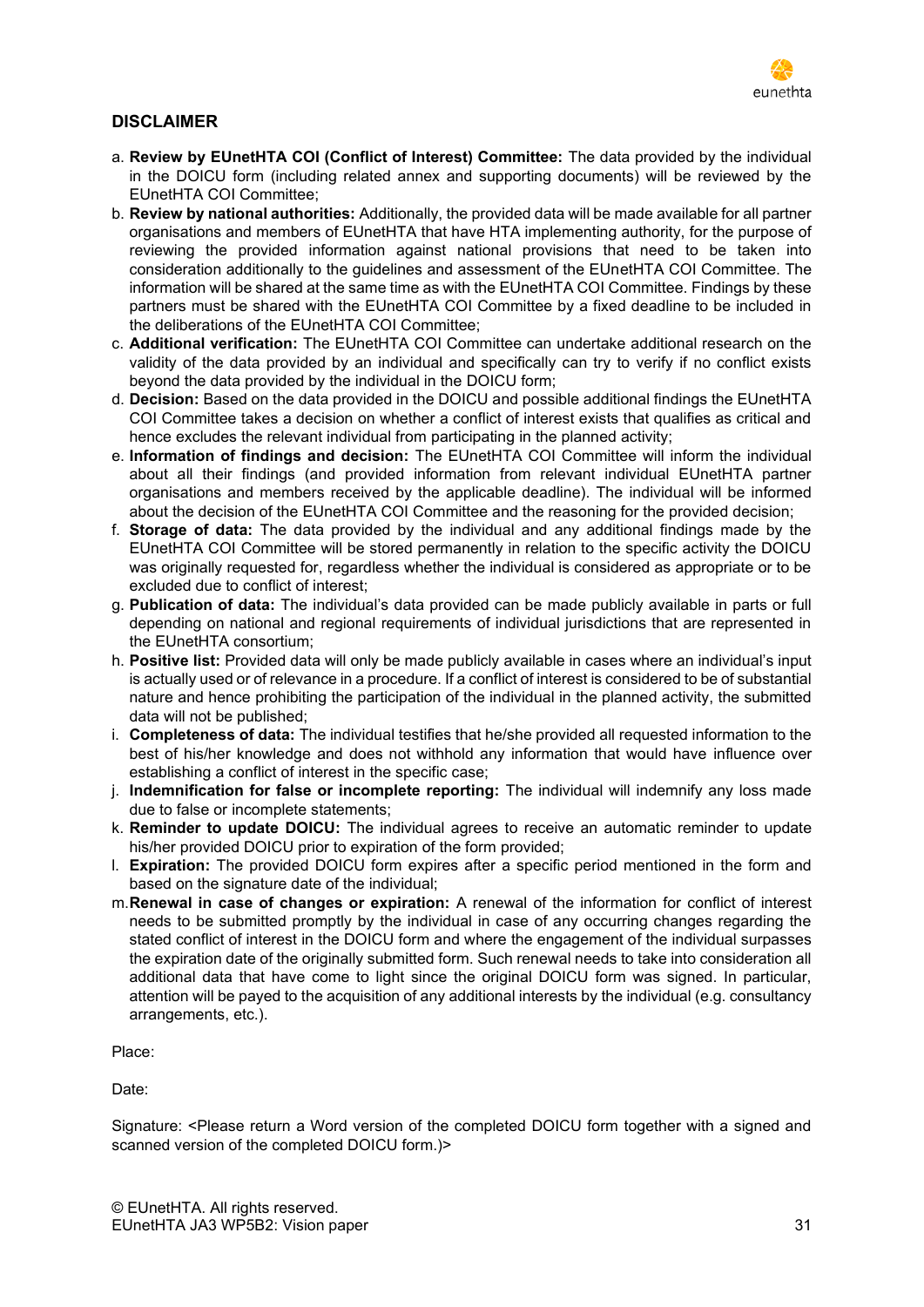

### *<SECTION 2. CONFIDENTIALITY UNDERTAKING>*

*In view of the following definitions: "EUnetHTA"*

*"EUnetHTA Joint Action 3 Activities" encompass any meeting (including meeting preparation and followup), associated discussion or any other related activity of the EUnetHTA Joint Action 3 committees and governance bodies, its work packages, expert groups, stakeholder groups, or any other such meeting, work as an expert on assessments, and work as an expert on guidance development.*

*"Confidential Information" means all information, facts, data and any other matters which are indicated as confidential or, would reasonably, under the circumstances, be understood to be confidential information and of which I acquire knowledge, either directly or indirectly, as a result of my EUnetHTA Joint Action 3 Activities and related activities*

*"Confidential Documents" mean all drafts, preparatory information, documents and any other material, together with any information contained therein, which is indicated as confidential or, would reasonably, under the circumstances, be understood to be confidential information and to which I have access, either directly or indirectly, as a result of my participation in EUnetHTA Joint Action 3 Activities. Furthermore, any records or notes made by me relating to Confidential Information or Confidential Documents shall be treated as Confidential Documents.*

*Confidential Information and Confidential Documents shall not include information that: (a) is now or subsequently becomes generally available to the public through no fault or breach on part of the undersigned; (b) the undersigned rightfully obtains from a third party who has the right to transfer or disclose it to the undersigned without limitation.*

*The undersigned understands that he/she may be invited to participate either directly or indirectly in certain EUnetHTA Joint Action 3 Activities and hereby undertakes:*

*1. To treat all Confidential Information and Confidential Documents under conditions of strict confidentiality and shall use the Confidential Information and Confidential Documents for the sole purpose of and only in connection with the EUnetHTA Joint Action 3 Activities;*

*2. Not to disclose, publish or disseminate (or authorise any other person to disclose, publish or disseminate) in any way to any third party<sup>12</sup> any Confidential Information or Confidential Document;*

*3. Not to use (or authorise any other person to use) any Confidential Information or Confidential Document other than for the purposes of my work in connection with EUnetHTA Joint Action 3 Work Package activities;*

*4. Not to use or otherwise export or re-export any portion of the Confidential Information and/or Confidential Documents;*

*5. At EUnetHTA's option and (written) request to return Confidential Documents or to provide EUnetHTA*  with written certification that all tangible Confidential Documents have been destroyed within (10) *business days of receipt of EUnetHTA's (written) request;*

*6. To compensate all damages, costs and expenses including reasonable attorneys' fees, as incurred by EUnetHTA, resulting from or arising out of or in connection with any unauthorized disclosure or use of the Confidential Information and Confidential Documents by the undersigned.*

<sup>&</sup>lt;sup>12</sup> Third party does not include employees of the National Competent Authorities who either have employment contracts that provide confidentiality obligations that prohibit unauthorized disclosure or use of the Confidential Information and/or Confidential Documents or are encompassed by confidentiality obligations under national legislation on professional secrecy.

<sup>©</sup> EUnetHTA. All rights reserved.

EUnetHTA JA3 WP5B2: Vision paper 32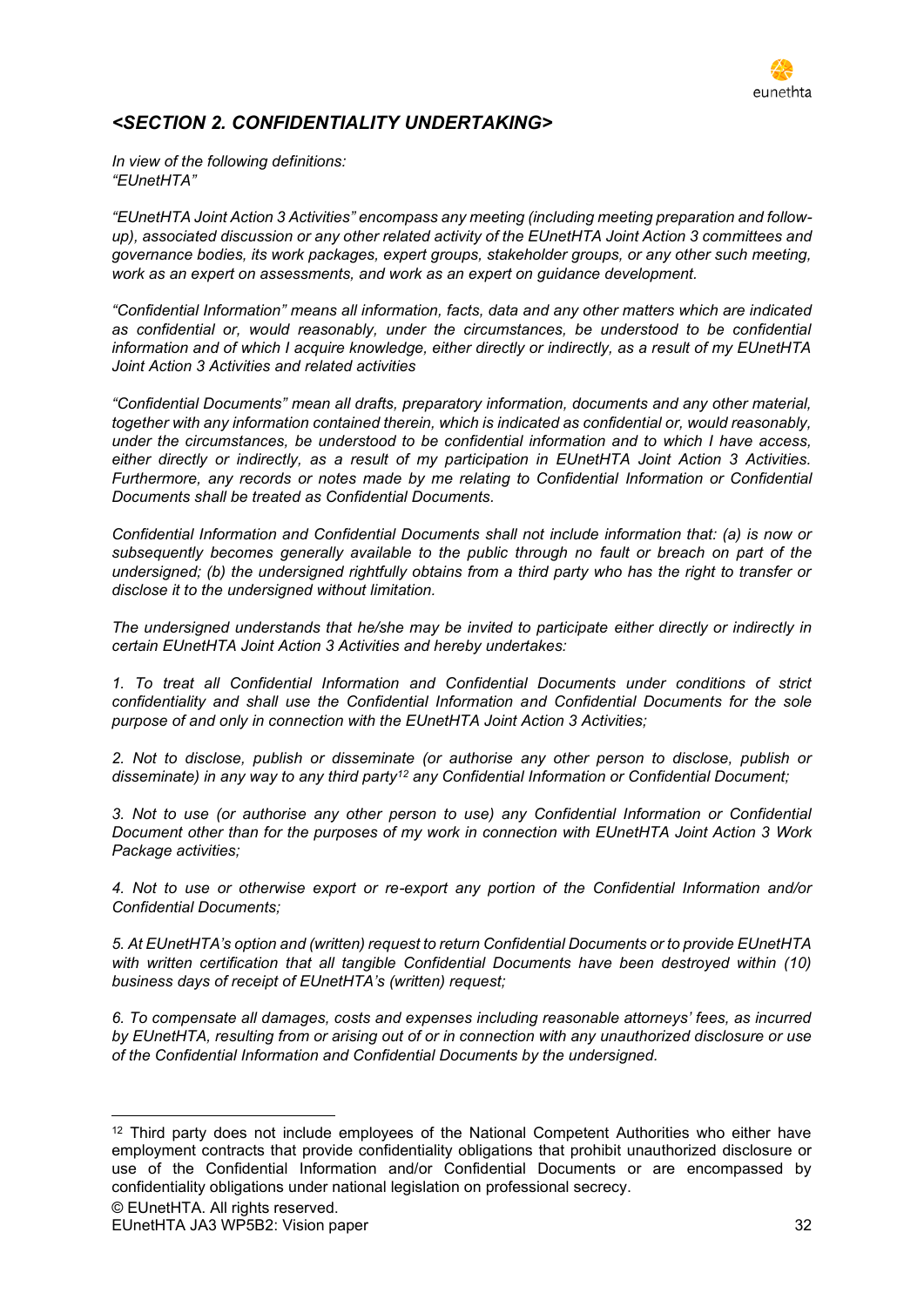

*This undertaking shall not be limited in time. Any termination of this undertaking shall not relieve the undersigned of its confidentiality and use obligations with respect to the Confidential Information and Confidential Documents disclosed prior to the date of termination.*

*Place:* 

*Date:*

*Signature: <Please return a Word version of the completed DOICU form together with a signed and scanned version of the completed DOICU form.)>*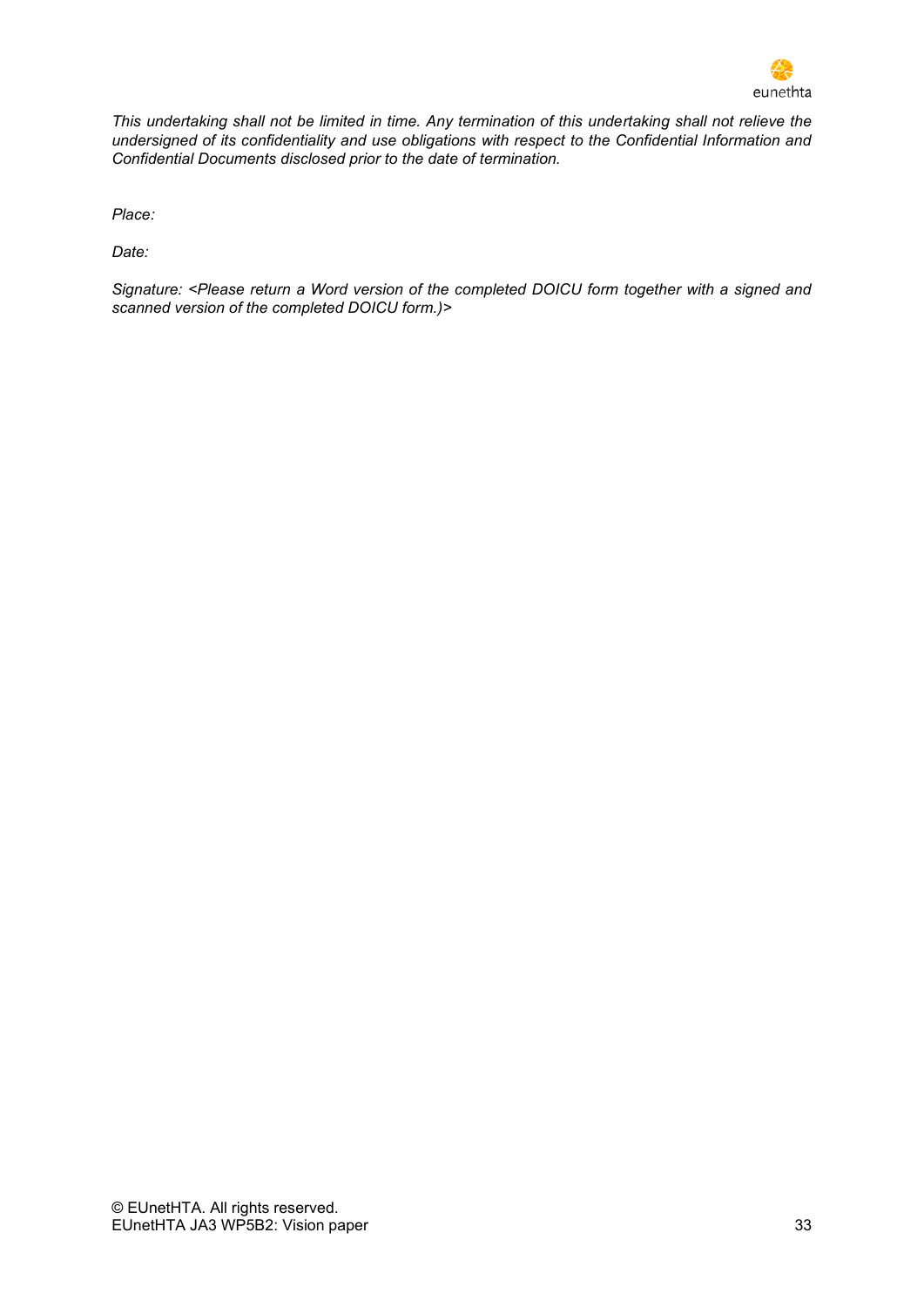

# <span id="page-33-0"></span>**Appendix D: Further considerations on sustainable governance and ownership**

A sustainable model for quality oversight, governance, and methodological maintenance and development of REQueST is required to ensure that the standards tool continues to develop in practical use. Governance needs to be organised to incorporate multi-level decision making and guidance on the use of the tool. The model must ensure there is clarity over who is responsible for running and developing the tool, and disseminating information on its use.

Governance mechanisms need to facilitate cross-border collaboration between organisations that are responsible for the regulation and assessment of new health technologies and which therefore have an interest in the availability of high quality registry data.

A sustainable structure for REQueST will need an adaptive model that promotes learning, encourages continuous monitoring, facilitates broad participation in the policy making processes, encourages transparency, and as a result, delivers the expected level of value to stakeholders and users.

The model must be practical, robust and transparent, reinforcing collaboration between stakeholders, and meet public sector body standards of conduct.

# **Proposed operational and governance structure**

A host organisation could be appointed to carry out the agreed tasks required for methodological maintenance and development of the standards tool.

A Governance Board could be established with responsibility for policy making and supervision. Decisions relative to membership, remit and organisation of the Governance Board should be taken in the light of the future European HTA collaboration. Academic and other stakeholder representatives should be invited to contribute. The Governance Board should hold annual general meetings to review and improve performance.

Staff from the host organisation should carry out activities involving methodological and process development of the REQueST tool, including:

- Consultation on key documents such as methods and process guide updates
- Developing a feedback mechanism for the tool to enable continuous improvement
- Updating methodological standards.